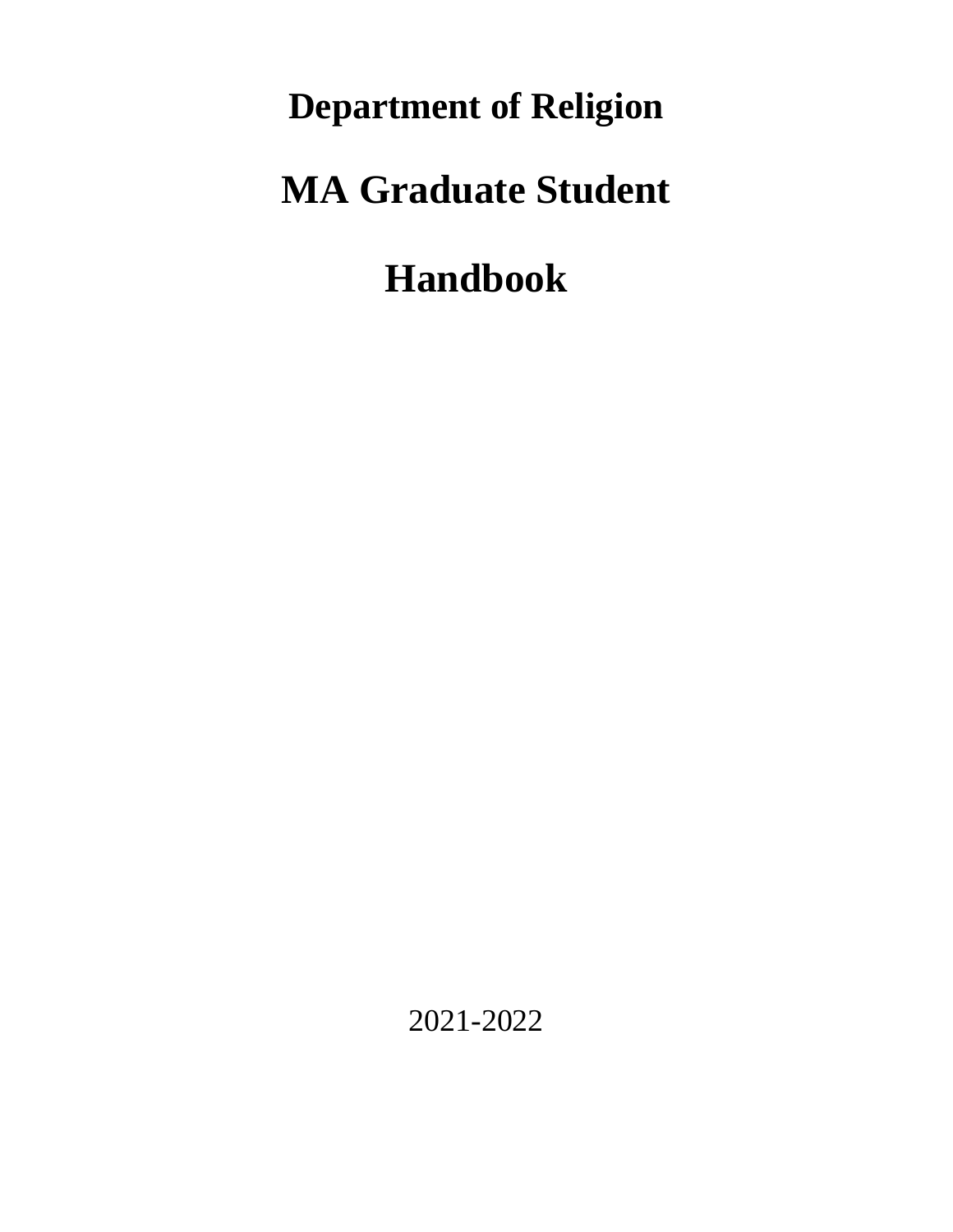# **Table of Contents**

| $\label{eq:1} Introduction_{\textcolor{red}{\textbf{[introduction_1]}}, \textcolor{red}{\textbf{[introduction_1]}}}.$                                                                                                                                                                                                                                                                                                                                                                                                                                                                                                                |    |
|--------------------------------------------------------------------------------------------------------------------------------------------------------------------------------------------------------------------------------------------------------------------------------------------------------------------------------------------------------------------------------------------------------------------------------------------------------------------------------------------------------------------------------------------------------------------------------------------------------------------------------------|----|
|                                                                                                                                                                                                                                                                                                                                                                                                                                                                                                                                                                                                                                      |    |
| $\label{eq:complex} \text{Computers} \underline{\hfill\ldots} \underline{\hfill\ldots} \underline{\hfill\ldots} \underline{\hfill\ldots} \underline{\hfill\ldots} \underline{\hfill\ldots} \underline{\hfill\ldots} \underline{\hfill\ldots} \underline{\hfill\ldots} \underline{\hfill\ldots} \underline{\hfill\ldots} \underline{\hfill\ldots} \underline{\hfill\ldots} \underline{\hfill\ldots} \underline{\hfill\ldots} \underline{\hfill\ldots} \underline{\hfill\ldots} \underline{\hfill\ldots} \underline{\hfill\ldots} \underline{\hfill\ldots} \underline{\hfill\ldots} \underline{\hfill\ldots} \underline{\hfill\ldots}$ |    |
|                                                                                                                                                                                                                                                                                                                                                                                                                                                                                                                                                                                                                                      |    |
|                                                                                                                                                                                                                                                                                                                                                                                                                                                                                                                                                                                                                                      |    |
|                                                                                                                                                                                                                                                                                                                                                                                                                                                                                                                                                                                                                                      |    |
|                                                                                                                                                                                                                                                                                                                                                                                                                                                                                                                                                                                                                                      |    |
| Registration and Advisement Material Communications and Advisement Material Communications and Advisement Material Communications and Advisement Material Communications and Advisement Material Communications and Advisement                                                                                                                                                                                                                                                                                                                                                                                                       |    |
|                                                                                                                                                                                                                                                                                                                                                                                                                                                                                                                                                                                                                                      |    |
|                                                                                                                                                                                                                                                                                                                                                                                                                                                                                                                                                                                                                                      |    |
|                                                                                                                                                                                                                                                                                                                                                                                                                                                                                                                                                                                                                                      |    |
|                                                                                                                                                                                                                                                                                                                                                                                                                                                                                                                                                                                                                                      |    |
| Application for Graduation Material Contract Barriers and Strategy Barriers and Strategy Barriers and Strategy B                                                                                                                                                                                                                                                                                                                                                                                                                                                                                                                     |    |
|                                                                                                                                                                                                                                                                                                                                                                                                                                                                                                                                                                                                                                      |    |
|                                                                                                                                                                                                                                                                                                                                                                                                                                                                                                                                                                                                                                      |    |
|                                                                                                                                                                                                                                                                                                                                                                                                                                                                                                                                                                                                                                      |    |
|                                                                                                                                                                                                                                                                                                                                                                                                                                                                                                                                                                                                                                      |    |
| Checklist 11                                                                                                                                                                                                                                                                                                                                                                                                                                                                                                                                                                                                                         |    |
|                                                                                                                                                                                                                                                                                                                                                                                                                                                                                                                                                                                                                                      |    |
|                                                                                                                                                                                                                                                                                                                                                                                                                                                                                                                                                                                                                                      |    |
|                                                                                                                                                                                                                                                                                                                                                                                                                                                                                                                                                                                                                                      |    |
|                                                                                                                                                                                                                                                                                                                                                                                                                                                                                                                                                                                                                                      |    |
| Appendices                                                                                                                                                                                                                                                                                                                                                                                                                                                                                                                                                                                                                           |    |
| $\frac{13}{11}$                                                                                                                                                                                                                                                                                                                                                                                                                                                                                                                                                                                                                      |    |
| B. Non-Discrimination and Anti-Harassment Policy [13] 13                                                                                                                                                                                                                                                                                                                                                                                                                                                                                                                                                                             |    |
|                                                                                                                                                                                                                                                                                                                                                                                                                                                                                                                                                                                                                                      |    |
| D. Deadlines 14                                                                                                                                                                                                                                                                                                                                                                                                                                                                                                                                                                                                                      |    |
| E. Forms                                                                                                                                                                                                                                                                                                                                                                                                                                                                                                                                                                                                                             | 14 |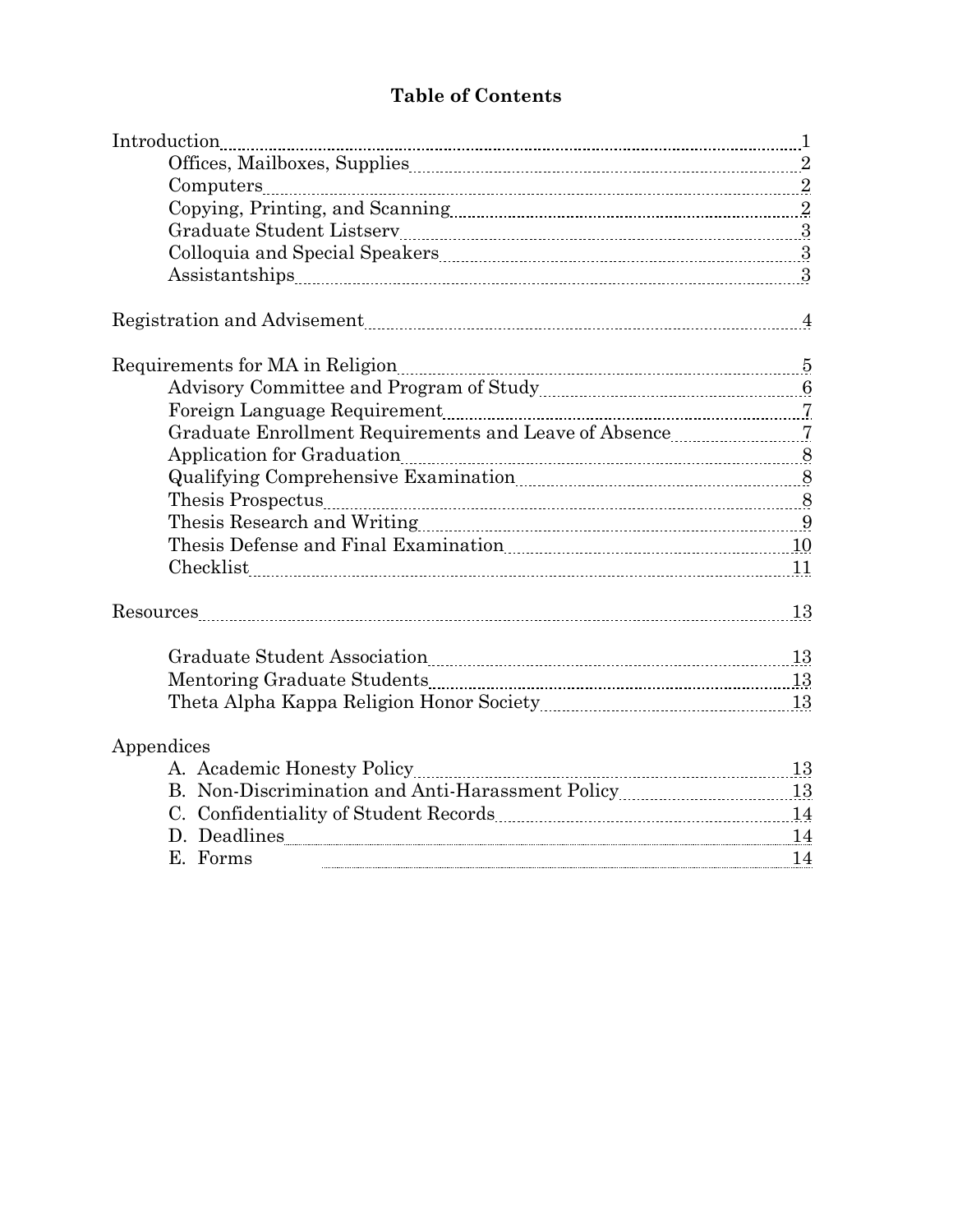#### INTRODUCTION

The Department of Religion welcomes its graduate students into the society of academic inquiry. Students are expected to act as citizens of this society. In keeping with this notion, the Department of Religion strongly encourages and expects its students to attend all departmental colloquia and sponsored programs. This expectation rises to the level of a requirement for any student receiving a departmental assistantship.

Contact Information for the Department:

Dr. Wayne Coppins, Department HeadRoom 9 Peabody Hall, 706-583-0309 [wcoppins@uga.edu](mailto:wcoppins@uga.edu)

Dr. Alan Godlas, Graduate Coordinator Room 217 Peabody Hall [godlas@uga.edu](mailto:godlas@uga.edu)

Ms. Cheryl Gantt, Business Manager II Room 3E Peabody Hall, 706-542-3716 [cgantt@uga.edu](mailto:cgantt@uga.edu)

Ms. Gantt handles budget matters, payroll, assists the Department Head and the Graduate Coordinator.

Ms. Kim Scott, Administrative Assistant II Room 3A Peabody Hall, 706-542-5356 [kmscott@uga.edu](mailto:kmscott@uga.edu)

Ms. Scott clears students to register in Banner, schedules classes and classrooms, orders textbooks for the classes, and performs any other task associated with Instruction.

VACANT, Clerk I (Part-Time) Room 3, Peabody Hall, 542-3978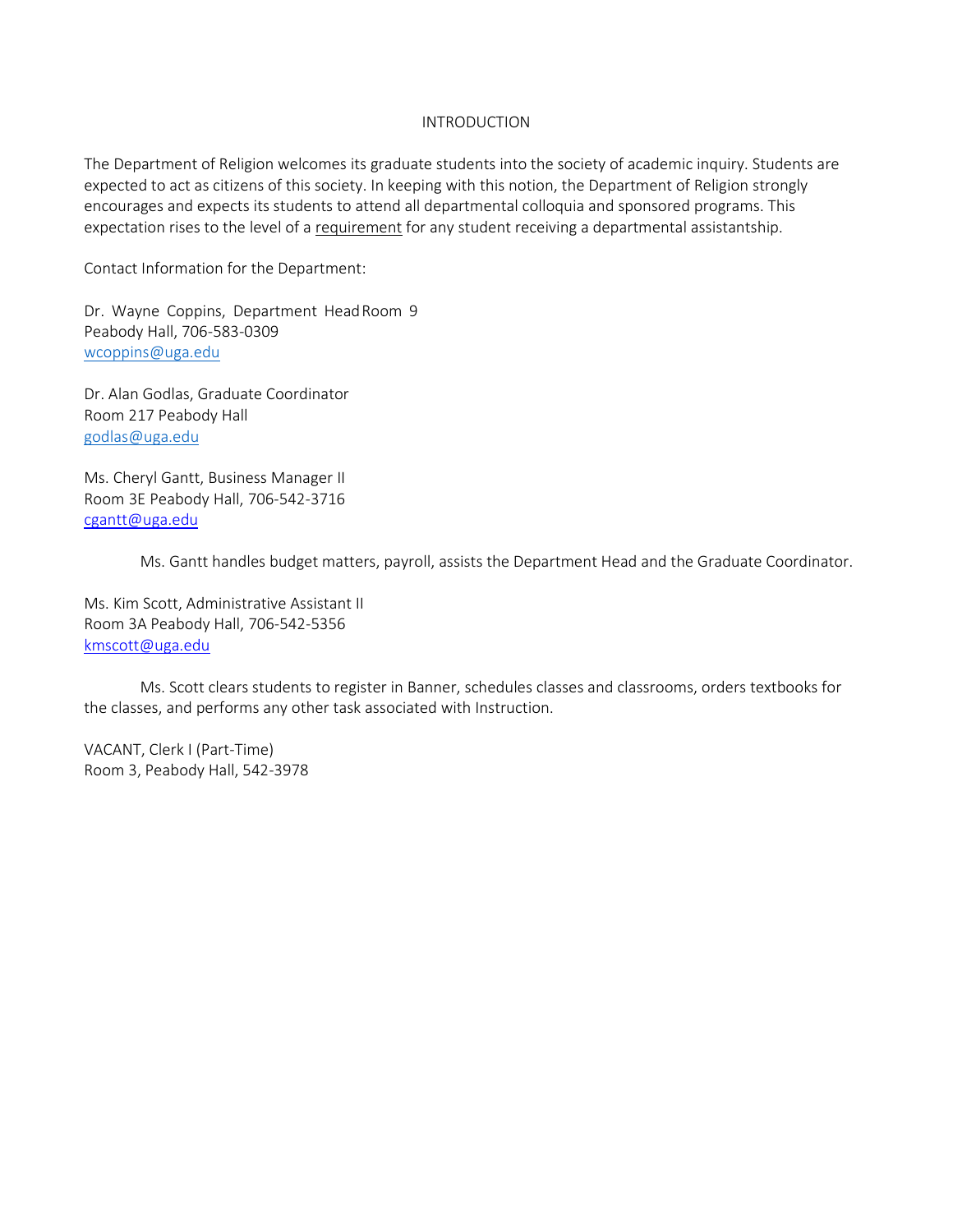#### OFFICES, MAILBOXES, SUPPLIES

You will be given keys to a grad student office if you are on assistantship only. If you are given keys to an office, KEEP THE ROOM LOCKED at ALL TIMES when you are not in the room (even just to go around the corner to the restroom).

Every graduate student will have a mailbox in room 3 where you will be notified of Departmental business and some communication from your major professor. Peabody Hall is open during the regular hours when UGA is open for business (8:00am-5:00pm). The building will be unlocked Monday through Friday from 7:30AM - 9:00PM. The schedule can be extended any days we have classes, lectures, or student organization meetings outside of that schedule. Also note that the building is locked on holidays when UGAis closed. Building access after regular business hours will be by your UGA ID card. Access to the Departmental Office from 5:30 pm – 7:30 am will require a key and your UGA ID card.

Supplies in the Supply Closet (Room 3B) are for Teaching Assistant use in the classroom. DO NOT supply your students in the classroom with paper, pens, etc. They should bring their own and the department is not responsible for supplying them.

#### **COMPUTERS**

The computers in the main office (room 3) are not available for student use. If you are on assistantship you will have access to computers in the Graduate Student Office. The computers are a privilege (not a right). Each person using the machine is responsible for proper use of the machine. No downloads to the hard drives are allowed! You may download to a USB drive if you wish. There are a number of people using these machines. The office staff does not have time to personally instruct you on the computer use. You will need to be basically selfsufficient or get help from other graduate students. Please remember to SHUT DOWN the computers when not in use. Do not just LOGOFF or leave the computer running. The Religion Dept. staff do not supply computer support. Requests for Computer Support should be submitted to the Franklin College IT Department:

#### COPYING, PRINTING, AND SCANNING

The office policy states that only professors, office staff, and Religion graduate students are allowed to use the copy machine or any other equipment in the office. Copy codes for the copy machine will be assigned by the Business Manager. Keep copying to a limit! The Business Manager will monitor copying and if you are making excessive copies your privileges will be revoked.

If you have a computer document you need to print you can do so with the Departmental copy machine. The document must be a PDF or JPG document that you can save on a USB Drive. Please see the Office Staff for instructions.

To Scan a document you can do so using the departmental copy machine. Please see the Office Staff for instructions on how to do this. You can only Scan documents as PDF or JPG documents and you can save them to a USB Drive.

#### GRADUATE STUDENT LISTSERV

The Department of Religion maintains a Graduate Student Listserv (RELIGIONGRAD-L) which you will be enrolled to. The Department Head, Graduate Coordinator and Office Staff will communicate to you through this Listserv which will go to your UGA mail account.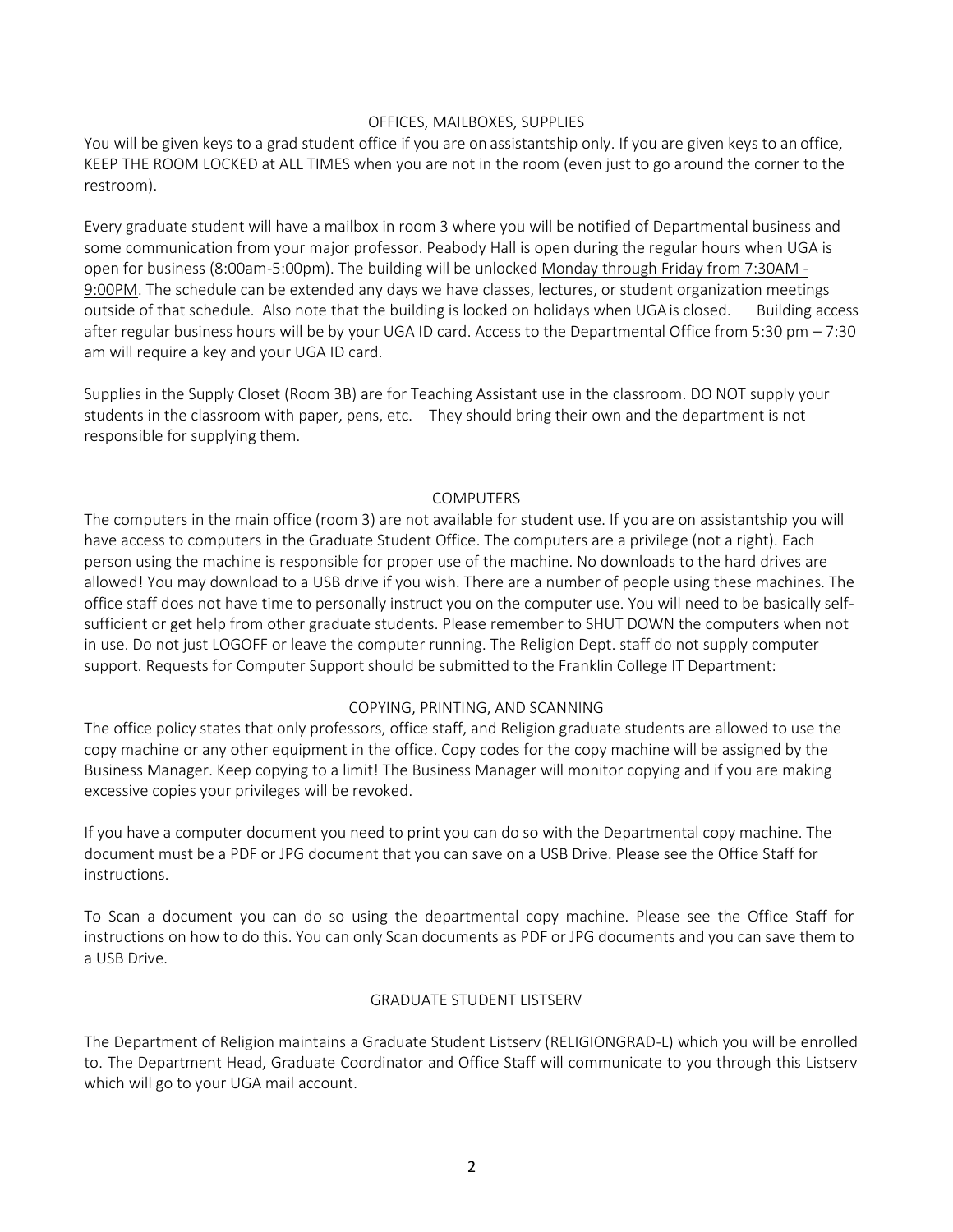#### COLLOQUIA AND SPECIAL SPEAKERS

The Religion Department will have Departmental Colloquia and Guest Speakers sponsored by our department as well as Speakers that will be co-sponsored by the Department throughout the academic year. As a Religion Graduate student you are strongly encouraged to attend these events as part of your educational experience. If you are on Assistantship you are REQUIRED to attend the events as part of your assistantship award agreement.

#### ASSISTANTSHIPS

Each year the faculty will meet in the spring and discuss Graduate Student Assistantships for the following year. Assistantships are awarded only to students actively pursuing a graduate degree in Religion and are normally awarded for a full academic year. All full-time graduate students are reviewed for Assistantship awards, but our funds are limited. Terms of an assistantship will be outlined in an Award Letter. Students are expected to show reasonable progress toward degree requirements, to satisfy University and Departmental requirements concerning selection of a major professor, approval of program of study, etc. and perform their assigned assistantship duties as outlined by the Department. Failure to abide by the terms of the assistantship could cause lose of part or all of the assistantship. It is the general policy of the department not to extend financial assistance to Masters level graduate students beyond two years.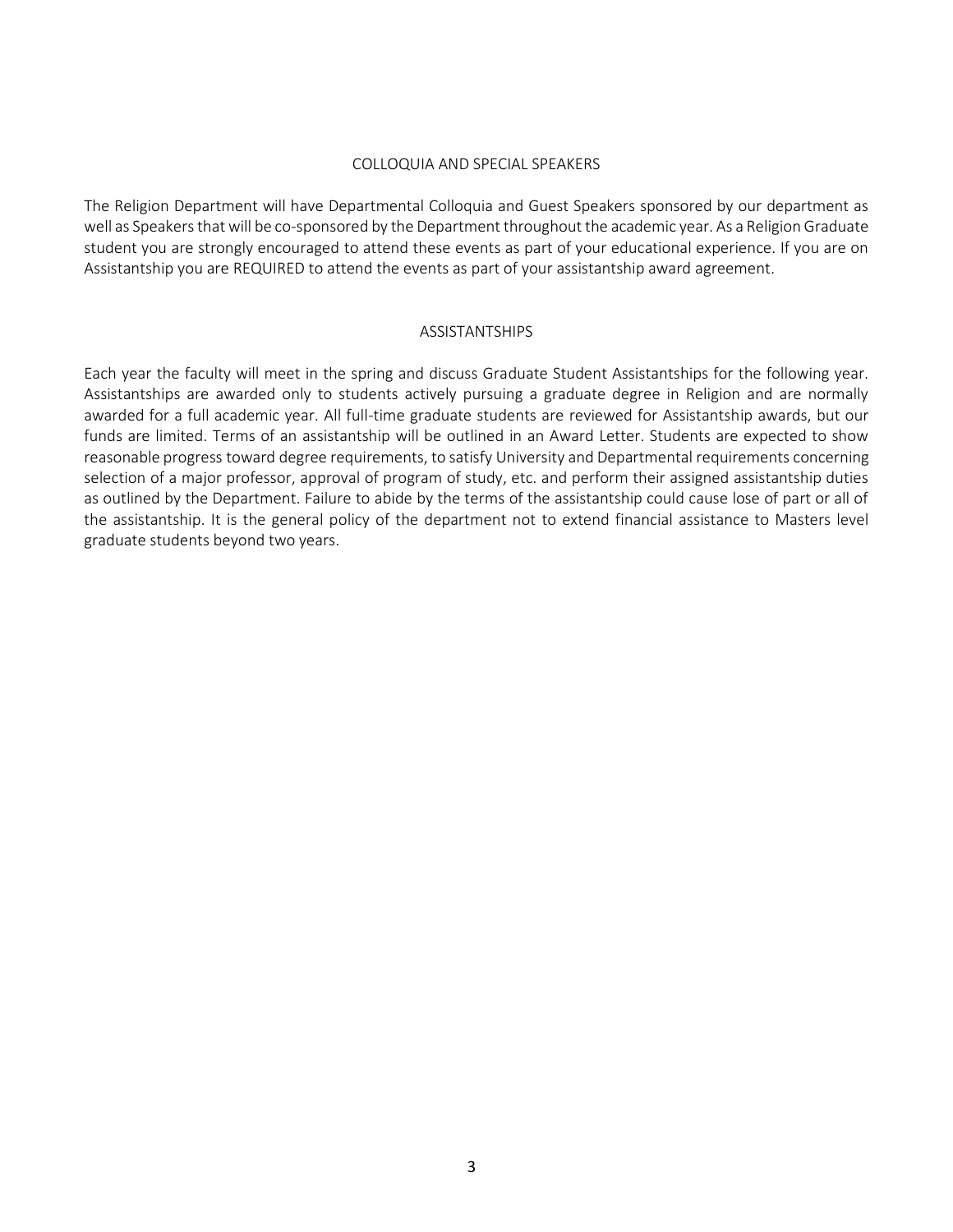#### REGISTRATION AND ADVISEMENT

Pre-registration for the following semester begins approximately three months after the beginning of the current semester. Graduate students are allowed to register the first day of pre-registration and are STRONGLY encouraged to do so by the department. Religion courses numbered 4000/6000 are joint enrollments with undergraduate and graduate students. As Graduate Student YOU MUST register for the 6000-level in order to receive graduate credit. In order to insure a seat in the 6000 level, graduate students need to register early before the course closes out with undergraduates. Students who took any UGA course at the 4000-level as an undergraduate may not take the 6000-level of that same course as a graduate.

Copies of the Schedule of Classes for each semester are online at<http://www.reg.uga.edu/schedule-of-classes> All the deadline dates for the semester along with BANNER instructions and the classes being offered for that semester are available there.

Prior to registration you should contact your major professor to work out a plan of coursework for the coming semester. You should fill out the *Graduate Student Advising* form and have your major professor sign it. You should then bring the signed form to the departmental office and give to the Administrative Assistant II in order to be cleared on BANNER for registration. Registration forms can be obtained in the Religion Dept. office at the front desk.

After advisement, on or after the first day of registration you can go to ATHENA and register. Remember that the Religion classes fill up quickly, therefore if you need to register for a 6000 level course you need to do so as soon as possible. You can always finalize the rest of your schedule later.

Graduate students on an assistantship that awards a tuition break MUST REGISTER for at least 12 graduate semester hours Fall and Spring semester and, if applicable, at least 9 hours Summersemester (they can also have their fees automatically deducted from their paycheck). All other graduate students can register for 3-18 hours without getting overload permission. RELI 7005 is a 3 hour course that can fill hours for graduate students that need hours to meet their requirements. RELI 7000, 7005 and 7300 are thesis writing and research classes and are usually taken during your second year. Students should register for these classes under their major professor. All new MA graduate students should register for RELI 8770 (or RELI 7770) their firstsemester.

MA Students on any assistantship MUST BE REGISTERED by the day of Late Registration of each semester. Only classes numbered 6000 or above will count toward your program of study (with the exception of the final course of your language requirement).

ALL graduate assistants are REQUIRED to have health insurance. See the website at <https://hr.uga.edu/students/student-health-insurance/> for more information.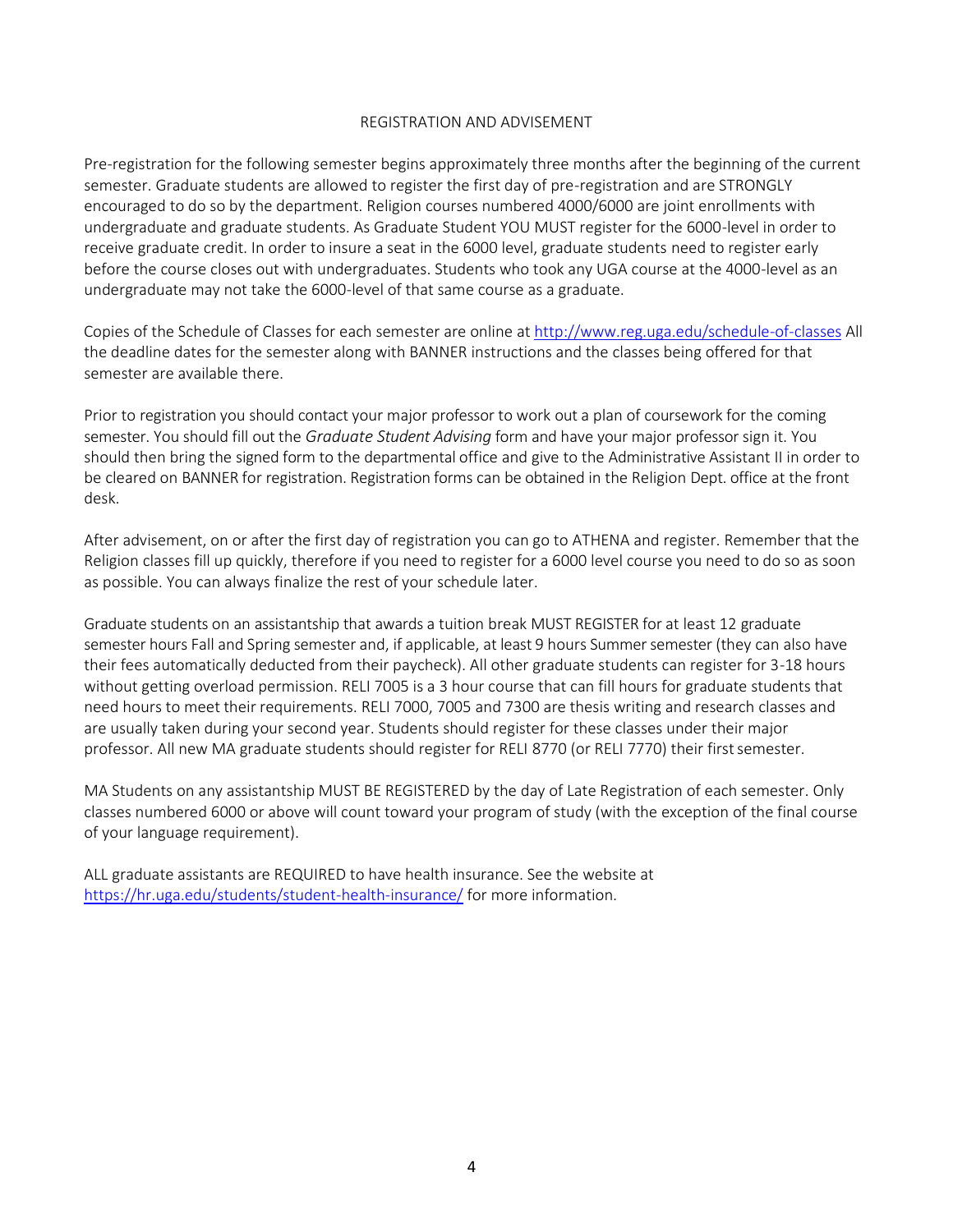#### REQUIREMENTS FOR MA IN RELIGION

1. 30 semester hours to be distributed in the following fashion: 24 hours of course work (18 in a major area, 6 in a minor) and 6 hours of thesis and related research (total of 30 semester hours). At least twelve hours (excluding 7000 -- Master's Research) must be taken in courses not admitting undergraduates. No more than 6 hours of 7000 may be included on the program of study.

a. A major (18 hours) to be selected from one of the following areas of concentration:

American Studies (American Religion, African American Religion, Native AmericanReligion, Southern Religion) Asian Studies (Literature, History, Thought in Hinduism, Buddhism, Confucianism, Taoism, Jainism, Sikhism, and/or Shinto) African and African Diaspora Studies Biblical Studies (Hebrew Bible, New Testament, Biblical World) Christian Studies (Bible & Christian Literature, History, Thought) Islamic Studies (Quran & Islamic Literature, History, Thought and Sufism) Jewish Studies (Hebrew Bible & Jewish Literature, History, Thought)

- b. A minor (6 hours) in an area outside the major field, selected in consultation with the major professor from the areas of concentration listed above or from other pertinent areas suchas:
- Anthropology Classics Greco-Roman History Philosophy Political Science Sociology Psychology Linguistics Ancient Near Eastern History (This list is a suggestion, other minors are available with the approval of your major professor)
- 2. A reading knowledge of Arabic, Hebrew, Greek, Latin, Pali, Sanskrit, French, German, Chinese, Japanese, or other pertinent language (to be decided upon by the student in consultation with the major professor). This requirement may be satisfied by departmental examination or successful completion at the University of Georgia of the third course in the chosen language with a grade of B or above. This is a Departmental requirement and does not count in your 30 hoursabove.
- 3. All Graduate students are required to take RELI 8770, "Theories and Methods in the Study of Religion" (or RELI 7770). This is a Departmental requirement and does not count in your 30hours above.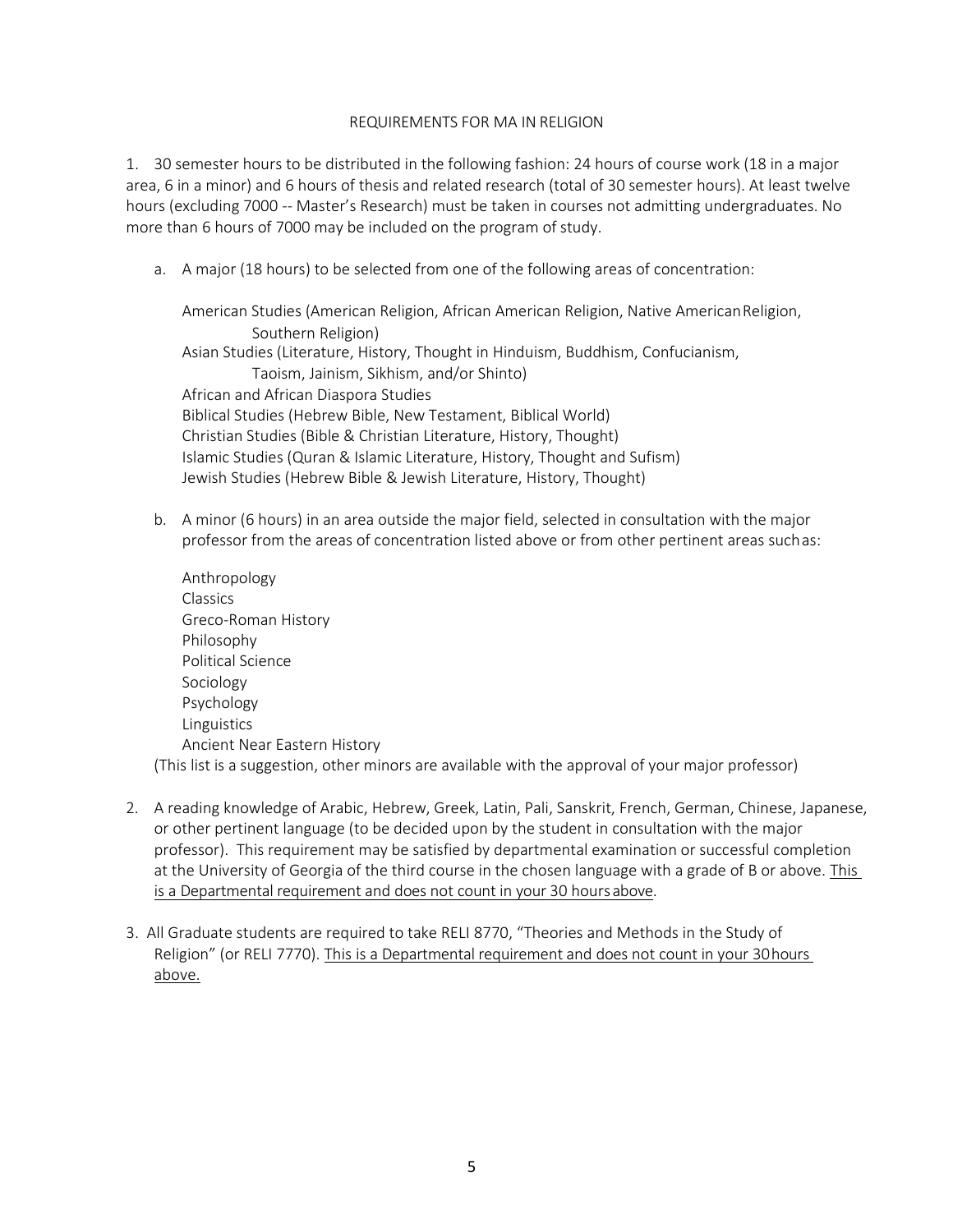Each Candidate for a Graduate Degree in the Department of Religion must meet all requirements for the degree and comply with all policies set out in the Graduate School Bulleti[n https://grad.uga.edu/index.php/current](https://grad.uga.edu/index.php/current-students/policies-procedures/graduate-bulletin/graduate-bulletin-a-c/)[students/policies-procedures/graduate-bulletin/graduate-bulletin-a-c/\)](https://grad.uga.edu/index.php/current-students/policies-procedures/graduate-bulletin/graduate-bulletin-a-c/). It is your responsibility to be familiar with these requirements and policies. This Handbook does not replace the Graduate School Bulletin. If there is any discrepancy between Department policies and Graduate policies, then Graduate School policies shall prevail.

# ADVISORY COMMITTEE\*

Before the end of the first year of residence a faculty advisory committee must be selected and the proper *Advisory Committee form* filed with the Graduate School. The Advisory Committee consists of the major professor and two additional members. Under normal circumstances these additional members are drawn from the Department of Religion. In some cases, a member may be drawn from outside the department. The major professor will be a member of the Department of Religion in all cases. (Changes may be made in the Advisory Committee during a student's residence.) Forms can be obtained at [https://grad.uga.edu/index.php/current](https://grad.uga.edu/index.php/current-students/forms/)[students/forms/.](https://grad.uga.edu/index.php/current-students/forms/) All information on the form must be typed including names of committee members in the appropriate boxes.

The Advisory Committee, in consultation with the student, is charged with planning the student's program of study. It is also charged with approving the program of study, reading and approving the thesis, and administering the written exam and oral defense. The Major Professor has the primary responsibility for guiding your research, but you should consult al members of the Advisory committee to draw upon their expertise in relevant areas.

Since the Advisory Committee must be chosen by the end of the first year of residence, this means that a major area of concentration must also be selected, since the major professor will represent that major area. (Sheets listing current faculty members with their areas of interest and the major and minor areas of concentration are available in the departmental office.) In addition, it is recommended that a thesis topic or field should be selected by the end of the first year of study. [See<http://grad.uga.edu/index.php/current-students/policies-procedures/> ].

# PROGRAM OF STUDY\*

A Student must complete a program of study which constitutes a logical whole. The recommended program of study is laid out on a *Program of Study form* which must be submitted to the Graduate School before the end of the second semester of residence and must be done before a student is admitted to candidacy for adegree. Please read the "Requirements for Graduation" and see the sample "Program of Study" form in the Appendices for instructions on how to will out this form properly.

The courses listed in this program must carry a minimum of 30 semester hours consisting of at least 24 hours of course work, at least one-half of this credit (12 hours) must be in UGA courses only open to graduate students (8000-level courses). A maximum of three semester hours of RELI 7000 (Master's Research) and three semester hours of RELI 7300 (Master's Thesis) must be included on the student's program of study. [See <http://grad.uga.edu/index.php/current-students/policies-procedures/> ]

In addition to the above requirements all Religion MA students are required to take RELI 8770 (or RELI 7770) their first semester here. All students on assistantship are required to take RELI 7771 while on assistantship, unless exempted by the graduate coordinator. These courses are included in the Departmental Requirements section of the Program of Study Form and do not count toward the 30 required hours for the MA.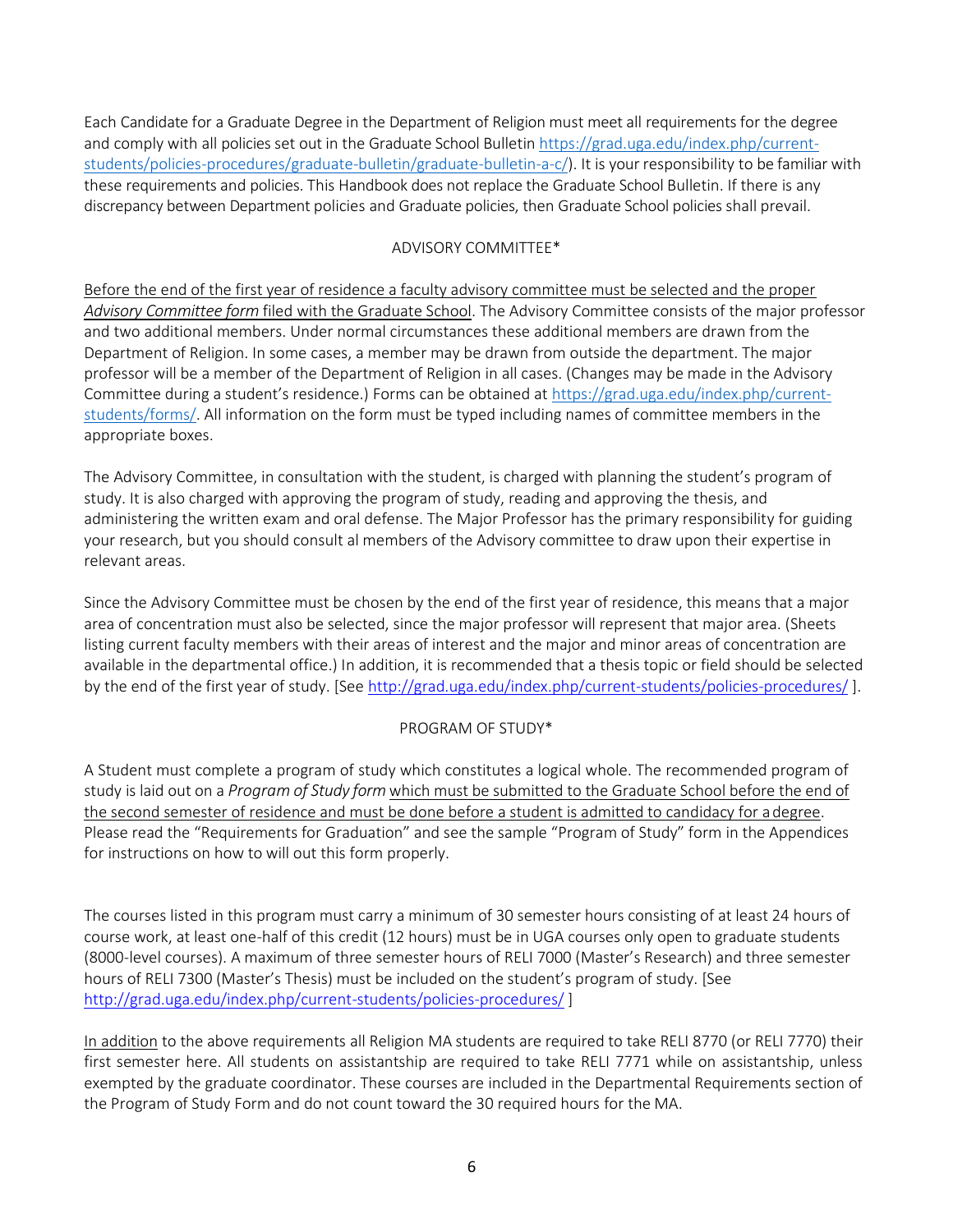Forms can be obtained at [http://grad.uga.edu/index.php/current-students/forms/.](http://grad.uga.edu/index.php/current-students/forms/) All information on the form must be typed including names of committee members in the appropriate boxes.

\*NOTE: The three names on the Advisory Committee form and the three names on the Program of Study form should be the same people. If you make a change in your committee you will have to fill out a new revised form to reflect the change. These are the three people who will be on your thesis committee and sign your Thesis Defense form when you complete your oral defense.

# FOREIGN LANGUATE REQUIREMENT

To complete the MA in Religion you will be required to satisfy the Reading Knowledge of a Foreign Language. This is part of your Departmental Requirements on your Program of Study form. You can satisfy this requirement in a number of ways: (1) complete the third semester of a language with a grade of B or better; (2) complete a reading knowledge course with a grade of B or better; (3) test out of the reading knowledge course (see your major professor); (4) or complete a specialized course that covers the reading knowledge of a language with a grade of B or better. The language you will be required to take will depend on your MA course focus and your Major Professor.

# GRADUATE ENROLLMENT REQUIREMENTS AND LEAVE OF ABSENCE

Effective Fall 06 for new admits/readmits: Students must register for two out of three terms (Fall, Spring, and Summer). After the last day of each semester, any degree-seeking graduate student who has not maintained continuous enrollment by registering for the required credits or obtaining an approved leave of absence will lose their status as an enrolled graduate student. Students who wish to resume graduate study must: (a) re-apply to the Graduate School for admission and pay required application fees, (b) pay a reinstatement fee equivalent to registering for 3 graduate credits at the current in-state tuition rate for each semester since her/his last semester of enrollment, including summer. If a student needs to be absent from the program before completion, they must apply for a Leave of Absence. A Leave of Absence requires approval of the Religion Dept. Graduate Coordinator and the Dean of the Graduate School. An approved Leave of Absence stands in lieu of registering for the minimum of 3 credits for each semester for which the Leave of Absence is granted. <https://grad.uga.edu/index.php/current-students/enrollment-policy/>

# APPLICATION FOR GRADUATION

The application for graduation must be filed with the Graduate School no later than Friday of the first full week of classes two semesters prior to the anticipated graduation date. Application forms must be submitted from the Graduate School website at [https://grad.uga.edu/index.php/current-students/forms/](http://grad.uga.edu/index.php/current-students/forms/) [See [https://grad.uga.edu/index.php/current-students/policies-procedures/](http://grad.uga.edu/index.php/current-students/policies-procedures/) ]

Fee for late submission of forms to the Graduate School is \$50. This applies to the Application for Graduation and submission of the Advisory Committee and Program of Study forms before graduation.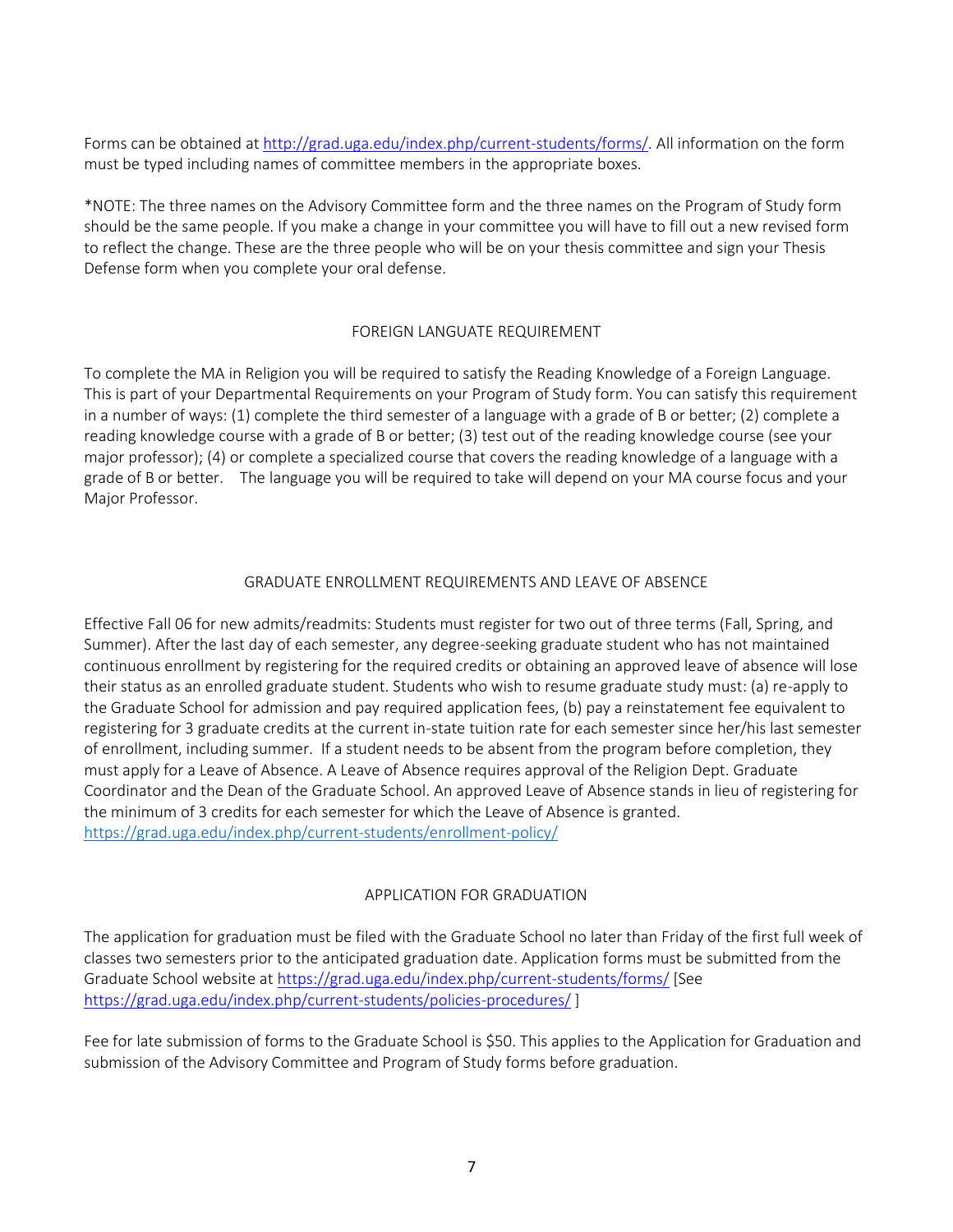#### QUALIFYING COMPREHENSIVE EXAMINATION

The examination will vary depending on the area of concentration selected. Content of the exam will take into account the student's course work, research and special competencies. This major exam will have to be completed before you can defend your thesis. Qualifying examinations will be given three times during the academic year – October and January. Your qualifying exam should be taken as soon as you and your major professor feel is appropriate. In any case, your exam should be completed before your thesis research and writing begins. [NOTE: The following differs in some respects from the exact procedure outlined in the Graduate Bulletin] A written exam covering the major area of concentration must be taken and passed to qualify for submitting a thesis. This exam will last no more than six total hours. The timing of the exam and the distribution of its hours are at the discretion of the major professor, in consultation with the student. The department recommends, however, that the exam be taken during the semester in which the courses on the program of study are completed or as soon as feasible thereafter. The exam is graded by the major professor and one other faculty member. The "Department of Religion Qualifying Examinations Cover Sheet" should be attached to the front of the exam when turning it in to your major professor (see appendix for copy of form). Under normal circumstances, the grading of this exam will be completed within two weeks after it has been taken. The student will then be notified of the outcome by the major professor. When all steps are accomplished the exam is placed by the graduate coordinator in the student's file.

#### THESIS PROSPECTUS

Before beginning thesis research the student must present to the major professor an acceptable, written thesis prospectus. The prospectus should be submitted to your major professor by the beginning of your second year. [NOTE: The following differs in some respects from the exact procedure outlined in the Graduate Bulletin] A student must submit a thesis which shows independent judgment in developing a problem from primary sources. The student shall write a complete, detailed proposal of the thesis which clearly outlines the thesis topic, the methodology to be employed, and the significance of the research. The proposal should included a bibliography. This proposal will be read by the advisory committee, and, when approved, it is signed by the members of the committee. A copy of the proposal is then given to the graduate coordinator to place in the student's file. The proposal should be submitted no later than the end of the third semester of residence.

For a sample Thesis Prospectus see the Sample Forms in the Appendices.

#### THESIS RESEARCH AND WRITING

The thesis is developed under the direction of the major professor. When a draft suitable for oral defense has been completed, it is given to the major professor who then gives it to the other members of the reading committee. In some cases, individual chapters will be given to the readers as the thesis is in development. In any case, the draft for defense must be given to the entire reading committee at least one month prior to the oral defense. [NOTE: If the thesis in development has been given to the readers on a chapter by chapter basis, an entire, complete copy of the draft for defense must still be presented to the readers.]

The Graduate School requires that your thesis follow a certain format. Copies of the Thesis and Dissertation Guidelines can be obtained at the Graduate School website (See: [https://grad.uga.edu/index.php/current-students/policies-procedures/theses-dissertations-guidelines/theses](https://grad.uga.edu/index.php/current-students/policies-procedures/theses-dissertations-guidelines/theses-and-dissertations-overview/)[and-dissertations-overview/\)](https://grad.uga.edu/index.php/current-students/policies-procedures/theses-dissertations-guidelines/theses-and-dissertations-overview/). The thesis, and the "Thesis Defense and Final Examination Approval" form (after the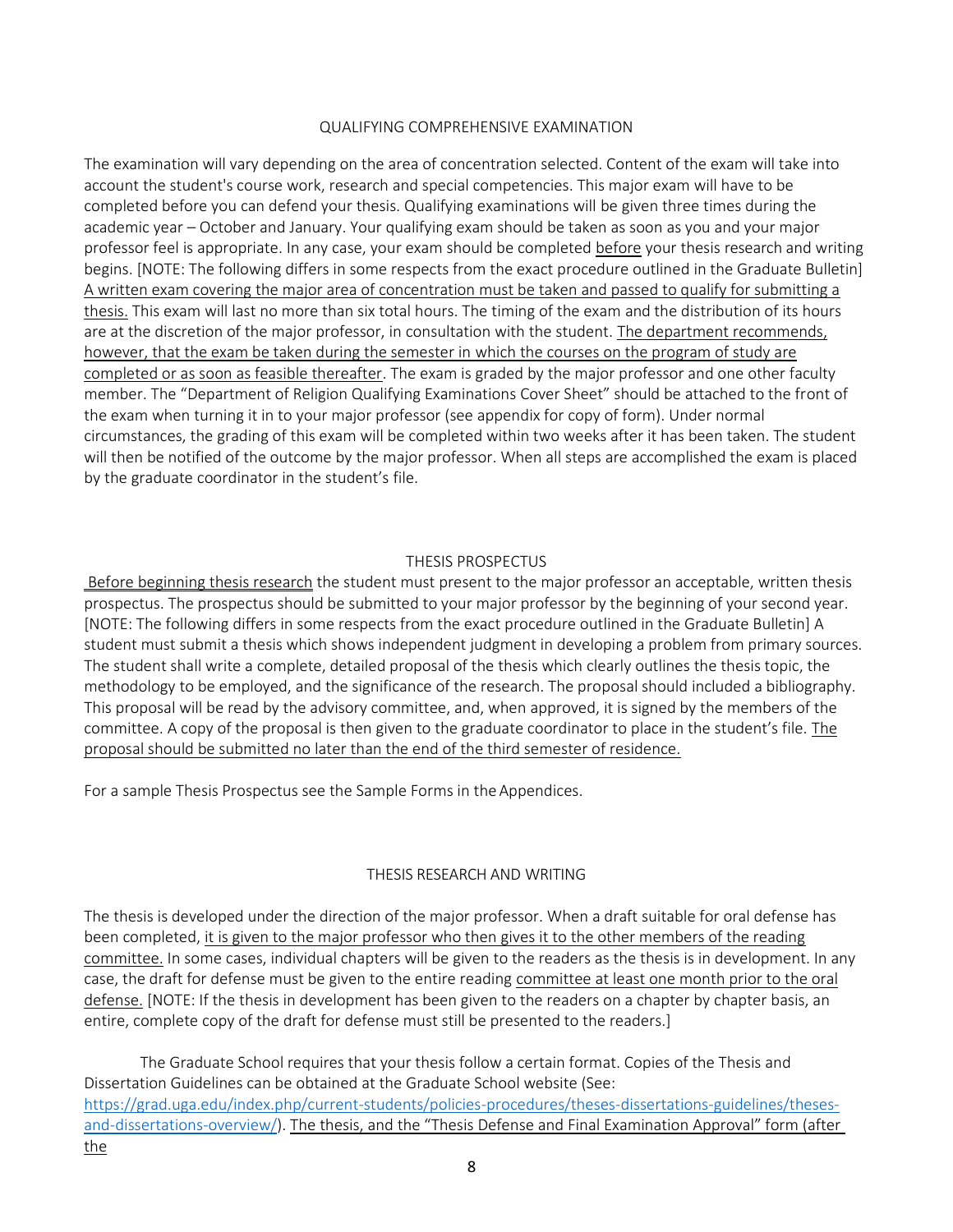oral defense), must be submitted to the Graduate School no later than the final day of classes for Fall and Spring Semester (for Summer deadlines check with the Graduate School [\(https://grad.uga.edu/index.php/current](https://grad.uga.edu/index.php/current-students/important-dates-deadlines/)[students/important-dates-deadlines/\)](https://grad.uga.edu/index.php/current-students/important-dates-deadlines/).

The last semester of enrollment is not the time to begin researching and writing your thesis! You should be *finalizing* your thesis your last semester. Your advisory committee will need time to read the thesis and offer suggestions. You will need time to incorporate suggestions and resubmit a copy to the committee for any other changes. By the time you have your defense your thesis should be in the FINAL stage. There are certain guidelines that the Graduate School requires concerning the format of your thesis. When you begin typing the thesis you will need to consult the Thesis and Dissertation Guidelines: [https://grad.uga.edu/index.php/current](https://grad.uga.edu/index.php/current-students/policies-procedures/theses-dissertations-guidelines/theses-and-dissertations-overview/)[students/policies-procedures/theses-dissertations-guidelines/theses-and-dissertations-overview/.](https://grad.uga.edu/index.php/current-students/policies-procedures/theses-dissertations-guidelines/theses-and-dissertations-overview/) These guidelines are strictly enforced.

Deadlines for turning in the thesis will have to be followed or you will not be able to graduate on time. You are REQUIED to have a copy of your thesis checked for formatting errors by the Graduate School prior to turning in the thesis (this should be done as soon as you have a more-or-less completed copy of the thesis). Check for the deadline for this FORMAT CHECK. They will alert you of any errors in meeting the guidelines that you will need to fix prior to turning in the final copy. See: [https://grad.uga.edu/index.php/current-students/policies](https://grad.uga.edu/index.php/current-students/policies-procedures/theses-dissertations-guidelines/theses-and-dissertations-overview/)[procedures/theses-dissertations-guidelines/theses-and-dissertations-overview/](https://grad.uga.edu/index.php/current-students/policies-procedures/theses-dissertations-guidelines/theses-and-dissertations-overview/)

The thesis, and the "Thesis Defense and Final Examination Approval" form (after the oral defense), must be submitted to the Graduate School no later than the final day of classes for Fall and Spring Semester (for Summer deadlines check with the Graduate School [\(https://grad.uga.edu/index.php/current-students/important-dates](https://grad.uga.edu/index.php/current-students/important-dates-deadlines/)[deadlines/\)](https://grad.uga.edu/index.php/current-students/important-dates-deadlines/).

# THESIS DEFENSE AND FINAL EXAMINATION

[NOTE: The following differs in some respects from the exact procedure outlined in the Graduate Bulletin] An oral defense of the thesis before the Advisory/Reading Committee must be scheduled at least two weeks prior to the date of final clearance by the Graduate School.

When you have completed the thesis, the reading committee has read the thesis and your major professor has indicated that you are ready for your final defense, your major professor, together with you, should schedule your oral defense. You should have finished your comprehensive exam by this time. After passing your oral defense you can have your major professor sign your approval page of the thesis and take your thesis along with the *Final Defense Approval Form for your Master's Thesis* and *Electronic Thesis Submission* form to the Graduate School (Forms can be obtained at [https://grad.uga.edu/index.php/current-students/forms/](http://grad.uga.edu/index.php/current-students/forms/) . All information on the form must be typed including names of committee members in the appropriate boxes). THESIS DEFENSES WILL BE HELD NO LATER THAN 2 weeks before the last day of classes the semester you graduate. Remember to have one copy of your thesis bound for the Department of Religion office. <https://tate.uga.edu/print-and-copy/>

The thesis, and the "Thesis Defense and Final Examination Approval" form (after the oral defense), must be submitted to the Graduate School no later than the final day of classes for Fall and Spring Semester (for Summer deadlines check with the Graduate School [\(https://grad.uga.edu/index.php/current-students/important-dates](https://grad.uga.edu/index.php/current-students/important-dates-deadlines/)[deadlines/\)](https://grad.uga.edu/index.php/current-students/important-dates-deadlines/).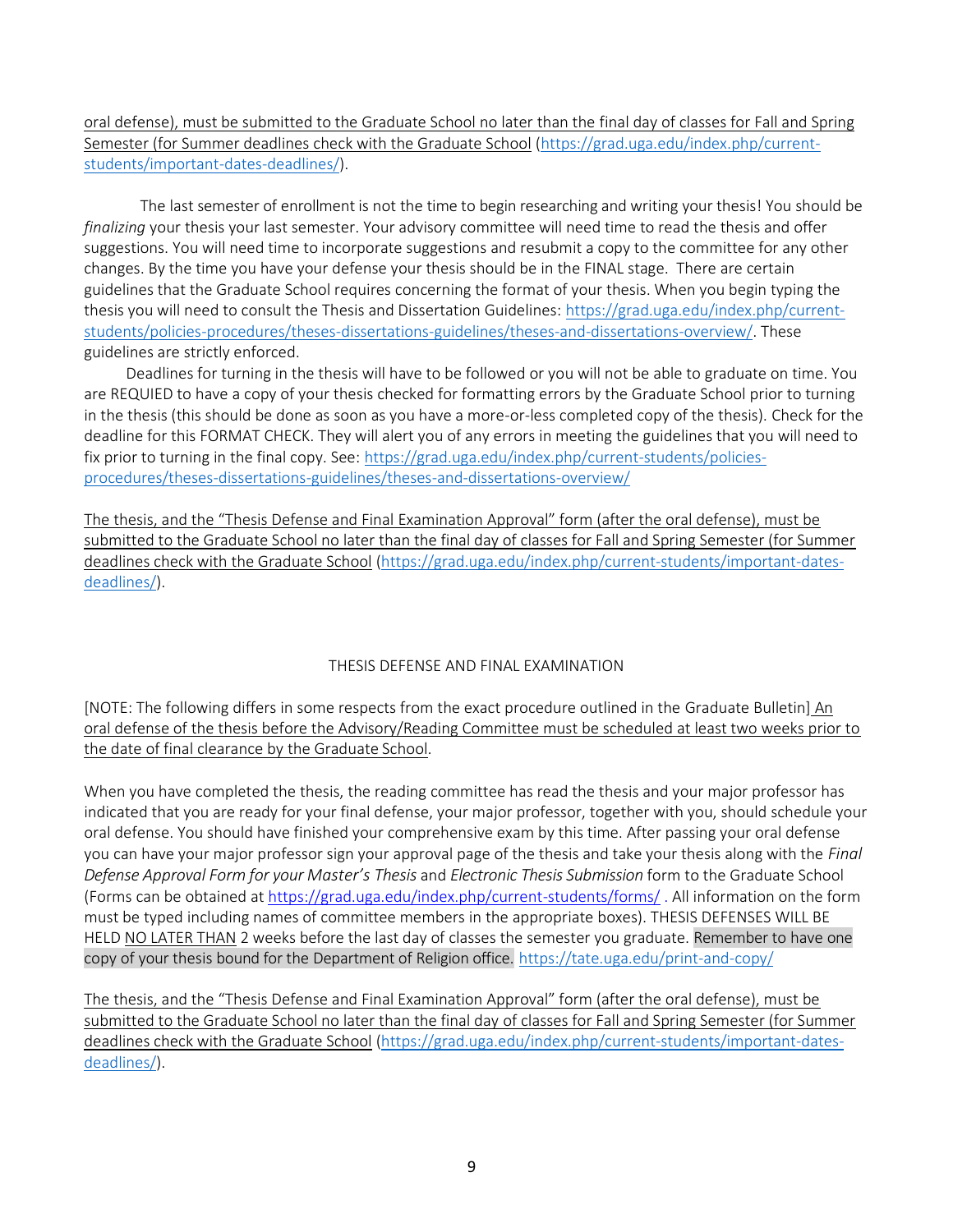THESE DEADLINES ARE YOUR RESPONSIBILITY TO MEET. You need to be working closely with your major professor and the graduate coordinator to be sure you do not miss these deadlines. Deadline dates are also posted on the bulletin board in room 210. You will also need to note that you must be enrolled for a minimum of 3 hours the semester in which you plan to graduate. This is usually the REL 7300 class, but if you have already registered for this class at an earlier date and have postponed your graduation you can register for something else your final semester if you wish.

A COPY OF ALL FORMS SUBMITTED TO THE GRADUATE MUST BE LEFT IN THE RELIGION DEPARTMENT OFFICE.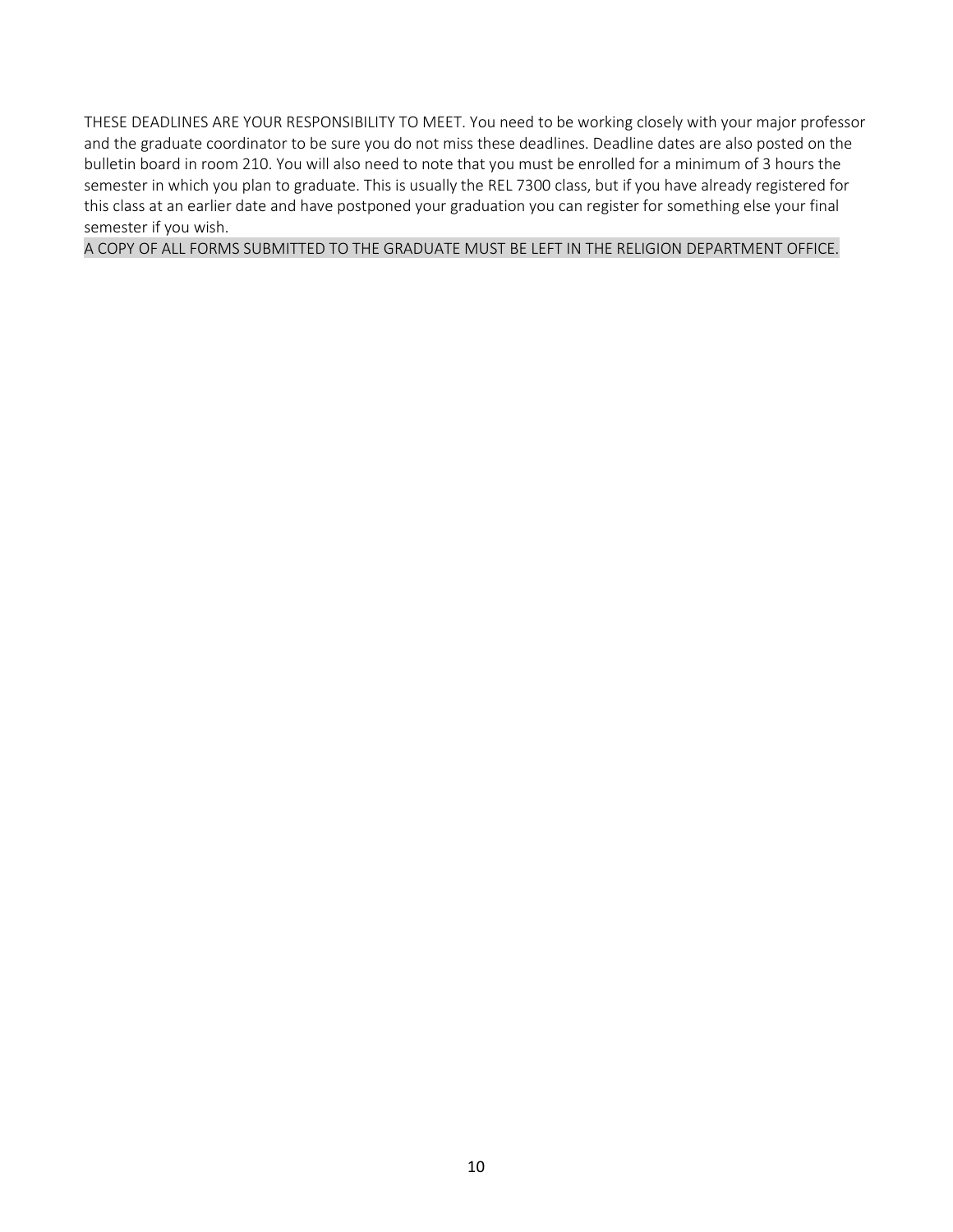### GRADUATION CHECK LIST FOR CANDIDATES OF THE MASTER OF ARTS DEGREE IN RELIGION

- 1. Contact the Graduate Coordinator and choose major professor.
- 2. Choose an Advisory Committee (consult your major professor). Fill out the form and submit to the Graduate School. (This is usually done by the end of your first semester inresidence.)
- 3. Program of Study. The Program of Study must be prepared by the student and the major professor and sent to the Graduate School after being approved by the departmental graduate coordinator. This step is usually completed by the end of the student's second semester. The Program of Study must include:

30 semester hours of course work (not counting courses toward the foreign language requirement). At least 12 hours of the student's program must be in 8000 level courses where no undergraduates are present. The other 18 hours may be taken in courses numbered 6000 or above (with no more than six hours of credit coming from thesis research, 7000) and 3 hours in RELI 7300, Master's Thesis (usually taken your last semester). The 30 hours of course work are to be distributed in the following fashion:

- 1. Major -- 18 hours
- 2. Minor -- 6 hours (selected in consultation with the major professor)
- 3. RELI 7000 3 hours
- 4. RELI 7300 3 hours

The foreign language, RELI 8770 (or RELI 7770) and RELI 7771 (for GTAs) are listed as Departmental Requirements.

NOTE: An overall grade point average of 3.0 must be maintained on all courses in the Program of Study. No grade below a "C" may be included in a Program of Study. (A "C-" will not count)

- 4. Change in the Program of Study. Any changes to the program of study must be approved by the major professor, the departmental graduate coordinator, and the Dean of the Graduate School. The Recommended Change in Program of Study form should be submitted as soon as the student and major professor see the need for it.
- 5. Transfer of Credit. Transfer of graduate credit earned at an accredited institution may be allowed (up to 6 semester hours) if approved by the major professor, the departmental graduate coordinator, and the Dean of the Graduate School. The Request for Transfer of Credit and an official transcript must be submitted at least thirty days prior to the date the student plans to graduate. (The language requirement cannot be transferred from another institution.)
- 6. Language Requirement. The Department of Religion requires M.A. students to have reading knowledge of a foreign language. This should be completed as soon as possible. The requirement may be satisfied by departmental examination or successful completion of a third semester course (or the equivalent) with a grade of B or higher.
- 7. A qualifying examination in your major area, to be worked out with major professor. Exams will ordinarily be read by at least two professors. Taken BEFORE your thesis defense.
- 8. Submit Thesis Prospectus with the help of the major professor to your Advisory Committee before you begin writing the thesis.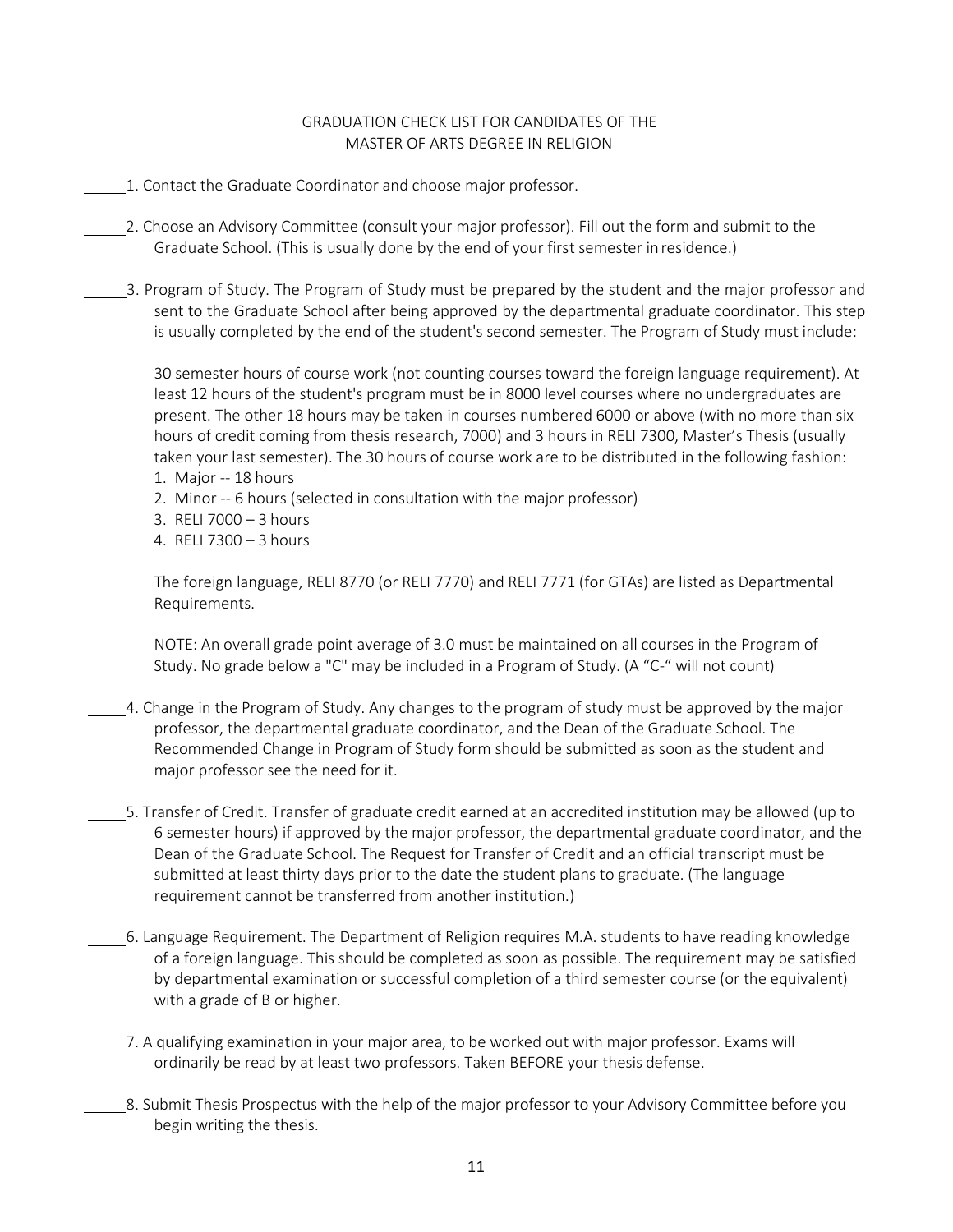- 9. Application for Graduation. The application must be filed with the Graduate Office before the end of the first full week of classes the semester the student plans to graduate.
- 10. Submit thesis to advisory committee. The student guide for preparing and processing the thesis may be obtained in the Graduate School website.
- 11. Submit Thesis copy to Graduate school for Format Check. Check Deadlines for submission date.
- 12. After thesis is in final form your major professor should set up your thesis defense and final examination with the advisory committee. To be held no later than 2 weeks before the last day of classes.
- 13. After the thesis defense and final examination is administered, the Approval Form for Master's (MA) Thesis Defense and Final Oral Examination and an electronic submission of the corrected thesis no later than the final day of instruction for the semester you graduate (check dates for summer graduation). This official copy of the thesis will be electronically submitted by the Graduate School to the main library for archiving. Remember to have one copy of your thesis bound for the Department of Religion office.
- 14. Incompletes must be removed at least one week prior to graduation.
- 15. Change of Address. A student must notify the Registrar's Office and the Graduate School of any address change by writing or filing a Change of Address form.
- 16. Students unable to complete degree requirements by the date indicated on the application for graduation must notify the Graduate School at once to indicate the new date. Otherwise, the file will be placed on inactive status until a re-application for graduation is submitted.
- 17. A student must be registered for a minimum of 3 hours (normally 7300) the semester in which the student graduates.

Diplomas are mailed approximately ten to twelve weeks after graduation.

THE FORMS LISTED ABOVE ARE LOCATED ON THE UGA GRADUATE SCHOOL WEBSITE [https://grad.uga.edu/index.php/current-students/forms/.](https://grad.uga.edu/index.php/current-students/forms/) AND SHOULD BE FILLED OUT BY THE STUDENT AND SUBMITTED TO THEIR MAJOR PROFESSOR FOR PROCESSING.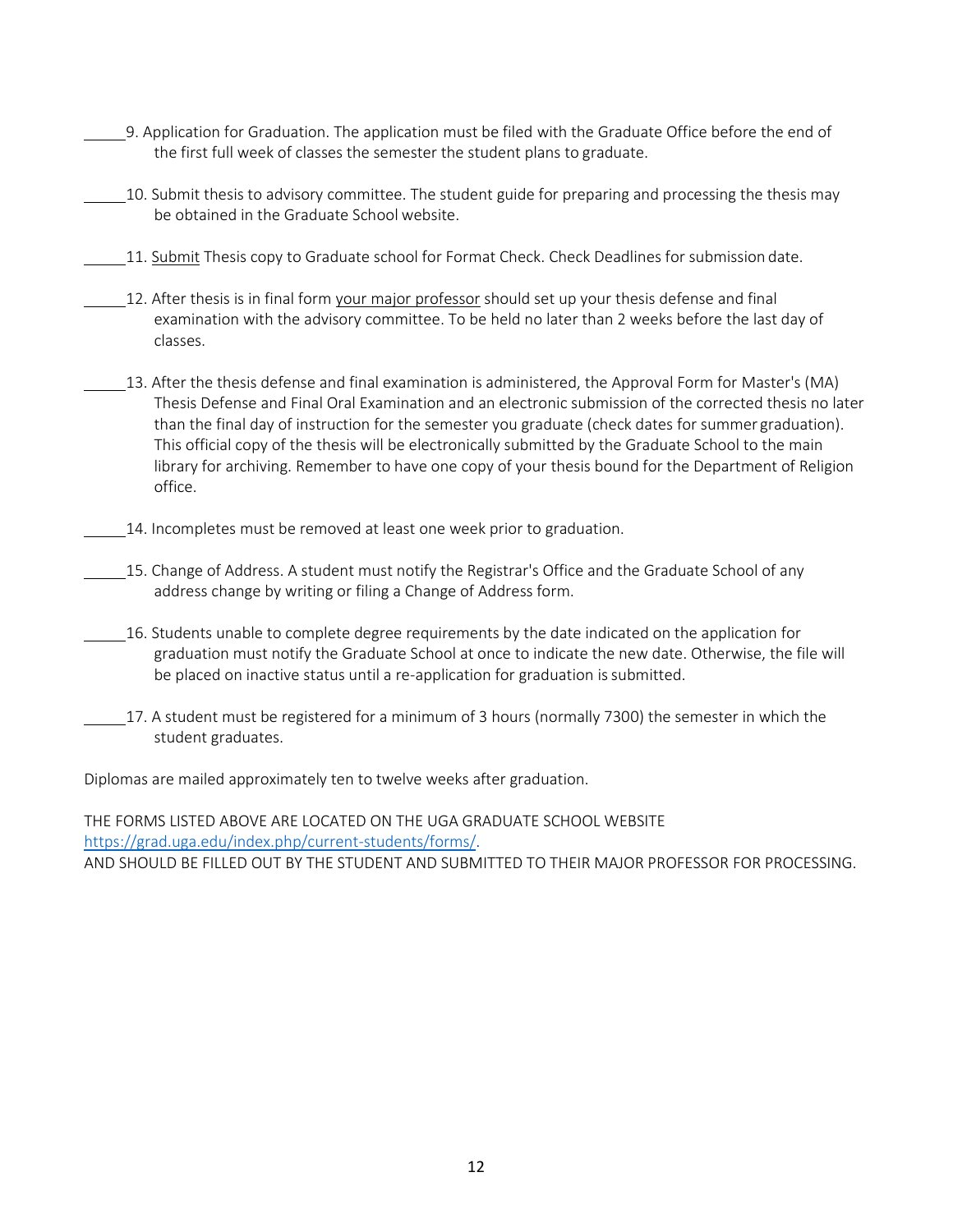### RESOURCES

THE GRADUATE STUDENT ASSOCIATION (GSA) is the primary political and social body for graduate students. The Graduate Student Council is a multi-purpose organization focused on advocating, connecting, and empowering graduate students. For more information, see [https://gsa.uga.org.](https://gsa.uga.org/)

MENTORING GRADUATE STUDENTS: Mentoring for graduate students and getting the most from your major professor and your program please see:<http://www.rackham.umich.edu/downloads/publications/mentoring.pdf>

THETA ALPHA KAPPA: THE NATIONAL HONORS SOCIETY FOR RELIGIOUS STUDIES AND THEOLOGY. See [http://religion.uga.edu/theta-alpha-kappa.](http://religion.uga.edu/theta-alpha-kappa) For more information, contact Dr. Jodie Lyon at [lyon@uga.edu.](mailto:lyon@uga.edu)

# APPENDIX A

#### ACADEMIC HONESTY AT UGA

# <https://honesty.uga.edu/Resources/For-Students/>

Every student must agree to abide by UGA's academic honesty policy and procedures known as [A Culture of](https://ovpi.uga.edu/academic-honesty/academic-honesty-policy) [Honesty, w](https://ovpi.uga.edu/academic-honesty/academic-honesty-policy)hen applying for admission to the University of Georgia[. A Culture of](https://ovpi.uga.edu/academic-honesty/academic-honesty-policy) Honesty and the University of Georgia Student Honor Code work together to define a climate of academic honesty and integrity at the university.

All members of the university community have a responsibility to uphold and maintain an honest academic environment and to report when dishonesty occurs. The Office of the Vice President for Instruction is responsible for the university's academic honesty policy and procedures and supporting the University of Georgia [Student](https://ovpi.uga.edu/academic-honesty/student-academic-honesty-council) [Academic Honesty Council](https://ovpi.uga.edu/academic-honesty/student-academic-honesty-council) to ensure that information related to the academic honesty policy is available to all members of the university community.<https://honesty.uga.edu/Academic-Honesty-Policy/>

#### APPENDIX B

#### NON-DISCRIMINATION AND ANTI-HARASSMENT POLICY

The University of Georgia (the "University") is committed to maintaining a fair and respectful environment for living, work, and study. To that end, and in accordance with federal and state law, University System of Georgia ("USG") policy, and University policy, the University prohibits harassment of or discrimination against any person because of race, color, sex (including sexual harassment and pregnancy), sexual orientation, gender identity, ethnicity or national origin, religion, age, genetic information, disability, or veteran status by any member of the University Community (as defined below) on campus, in connection with a University program or activity, or in a manner that creates a hostile environment for any member of the University Community. Incidents of harassment and discrimination will be met with appropriate disciplinary action, up to and including dismissal or expulsion from the University.

Please read and be familiar with this policy, which can be found on the Equal Opportunity Website [\(https://eoo.uga.edu/policies-resources/ndah-policy/\)](https://eoo.uga.edu/policies-resources/ndah-policy/).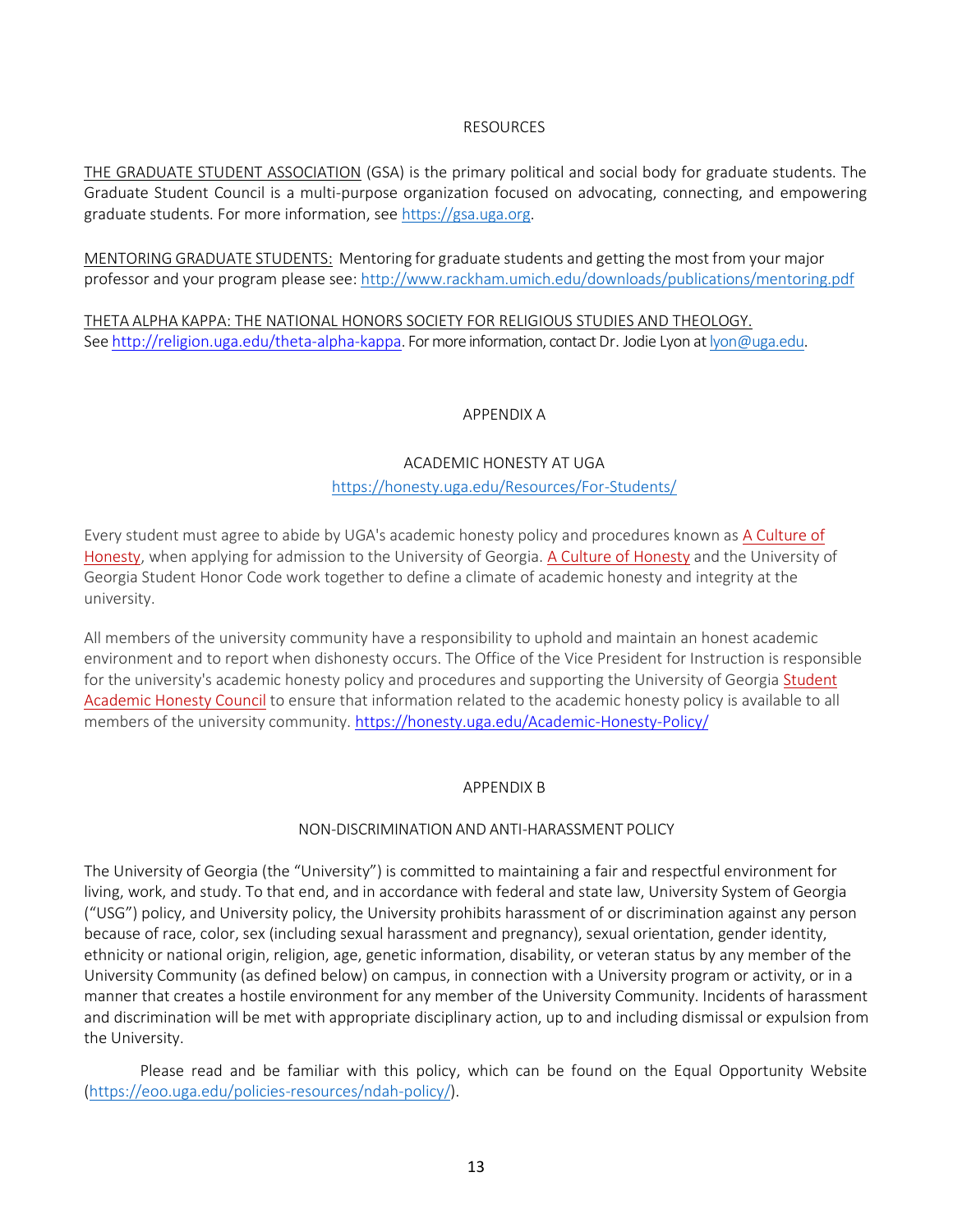#### APPENDIX C

#### CONFIDENTIALITY OF STUDENT RECORDS

The Family Education Rights and Privacy Act (FERPA) and University policy provide important safeguards for maintaining the confidentiality of student records. For the complete text of these policies, see Appendix II of this publication.

In general there are two basic rules to remember: 1) each student has the right to inspect, review, and challenge the content of his/her University records, and 2) no personally identifiable information may be disclosed to unauthorized individuals or organizations without the student's prior written consent(unless otherwise provided for under FERPA).

As a TA, you are responsible for protecting the confidentiality of students' work. Examinations and papers may not be left in open, unattended areas for students to pick up, nor may students' scores be posted in public places unless names are coded so that individual students cannot be identified by others. TAs are also expected to avoid discussions regarding an individual student's academic work with persons other than the faculty member and other TAs teaching the course.

For More information[: https://reg.uga.edu/general-information/ferpa/](https://reg.uga.edu/general-information/ferpa/)

# APPENDIX D

# DEADLINES

For all important deadlines for the graduate school, see the Graduate School Website: <https://grad.uga.edu/index.php/current-students/important-dates-deadlines/>

#### APPENDIX E

#### FORMS

For up-to-date forms, see the Graduate School Website[: http://grad.uga.edu/index.php/current-students/forms/](http://grad.uga.edu/index.php/current-students/forms/)

You and your major professor are jointly responsible for seeing that this paperwork is done and the deadlines are met properly. Do not rely on anyone to remind you. You must take on the responsibility to see that the forms are done at the proper times. You should pay attention to the deadline dates that are posted on the Graduate School webpage. The forms are available online at the Graduate School webpage <http://grad.uga.edu/index.php/current-students/forms/> .

These are PDF forms and you can type in the information on the computer (they MUST be typed). Please type the names of the professors into the appropriate boxes, the graduate coordinator's name, and then print out a copy to be signed. A COPY OF ALL YOUR SIGNED PAPERWORK MUST BE LEFT IN THE DEPARTMENTAL OFFICE BEFORE SENDING IT OVER TO THE GRADUATE SCHOOL.

In addition to the graduate school forms, see below for the Departmental of Religion Qualifying Examinations Cover Sheet and a Sample Thesis Prospectus.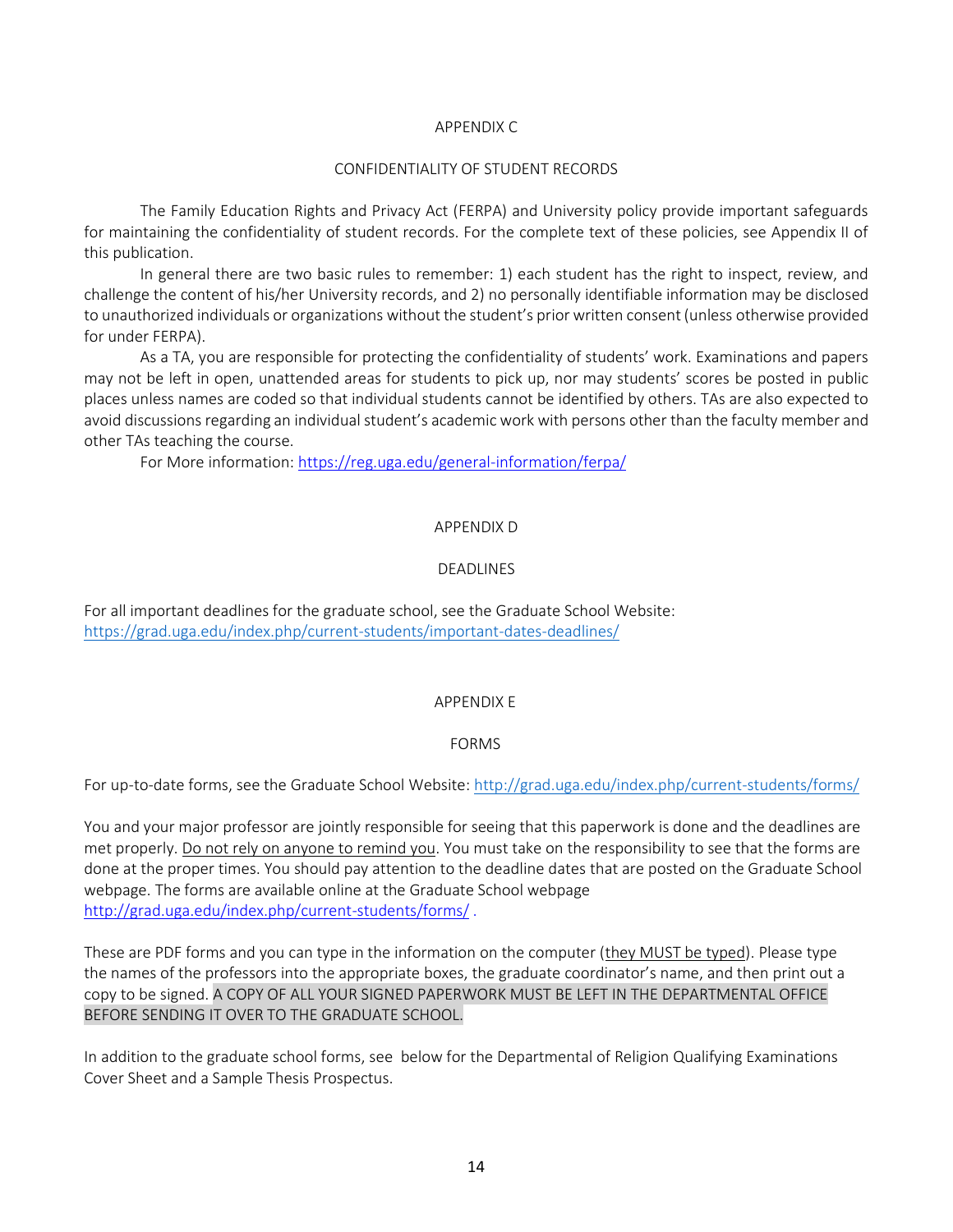# Department of Religion Qualifying Examinations Cover Sheet

Please attach this cover sheet to one copy of the examination. Each reader should comment on the exams and may make summary comments on this sheet.

When the exams have been read by two people, please return the copy of the exam with comments to the Business Manager in the Religion Depaitment Main Office to file.

Name of Student: \_\_\_\_\_\_\_\_\_\_\_\_\_\_\_\_\_\_\_\_\_\_\_\_\_\_\_\_\_\_\_\_\_\_\_\_\_\_\_\_\_\_\_

First reader:

Indicate evaluation: Pass or Fail

Comments:

Second reader:

Indicate evaluation: Pass or Fail

Comments:

Signature of Major Professor

Semester Completed: \_\_\_\_\_\_\_\_\_\_\_\_\_\_\_\_\_\_\_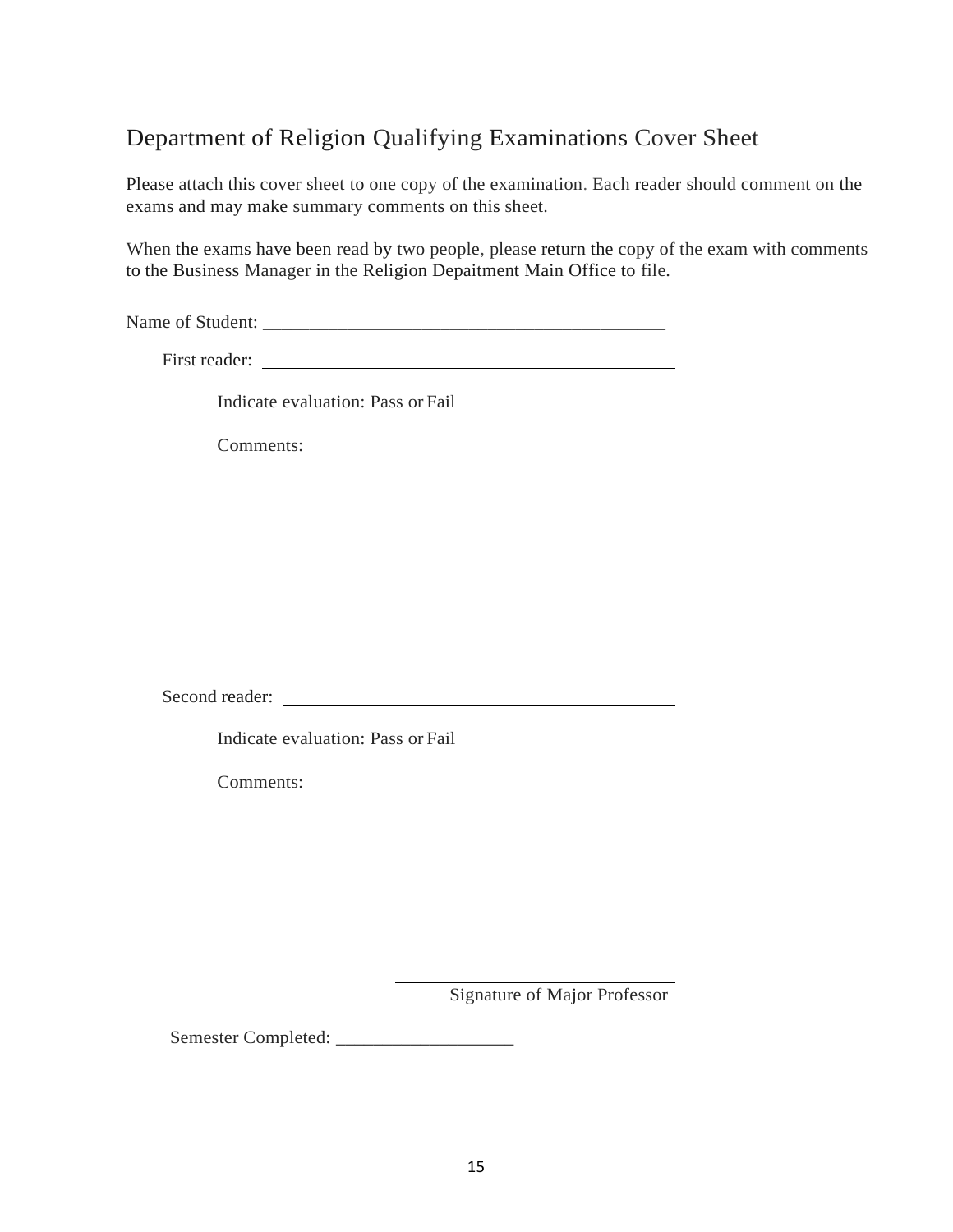#### **SAMPLE Thesis Prospectus**

NAME Department of Religion Major Professor:  $\frac{1}{2}$  \_ \_ \_ \_ \_ \_ \_ \_ \_ \_ \_ \_ \_ \_ \_

### **Title:**

Exorcism and Possession in the Modern Christian Church: Foundations, Practices, and Controversies.

### **Abstract:**

*Exorcism and Possession in the Modern Christian Church: Foundations, Practices, and Controversies* will discuss the status of the belief in demonic possession and the practice of exorcism in the twenty-first century as well as its histmy. The thesis will argue that not only are these practices alive and well within Christianity, but that they are also becoming more popular, and even commonplace within some communities.

# **Chapter Outline:**

Chapter one is entitled *The Penetrating Darkness: Demonic Possession and Exorcism in the Christian Tradition,* and discusses the foundational theology and historical practices relating to demonic possession and exorcism, with particular focus on the early Christian and later Catholic traditions. An overview of the modern rite of exorcism is included, as well as a discussion of the problem of evil and the theological significance of adversarial personalities within Christianity.

Chapter two, tentatively titled *The Manifest Darkness,* will discuss the historical and modern practice of exorcism within the Protestant church, and how those practices differ from the Catholic. An introduction to controversies associated with exorcism will be included .

Chapter three will conclude the thesis, and is tentatively titled *The Swelling Darkness.* I will discuss the modern arguments for and against the practice of exorcism, and argue that far from retreating, these practices are undergoing a resurgence amongst the faithful.

# **Methodology:**

Research utilizing both primary and secondary sources is the main methodology . For early Christian and medieval material, I am relying on secondmy sources; mainly primary source translations, peer-reviewed articles, and books specific to the subjects of exorcism, possession, or adversarial personalities. For post-medieval material I utilize primary sources when possible. Locating primmy modern sources on the subject is thankfully not difficult, given the boom in internet and print publishing in recent years. In addition, I also utilize a liistic sources (such as Bosch, Dante, and Blake, for example, or modern films) wherever possible, in order to illustrate the significance of these beliefs outside of religious circles.

#### **Significance of Research:**

This thesis is significant because it outlines a cunent and growing trend within the broader Christian religious community. It is a common assumption that belief in demonic possession is merely a relic of a superstitious past; however, this is not the case. The belief is widespread, and with it comes its counterpart: the practice of exorcism. Exorcism is a powerful issue; it is controversial because it has the potential to injure or kill, but it can also heal. Understanding the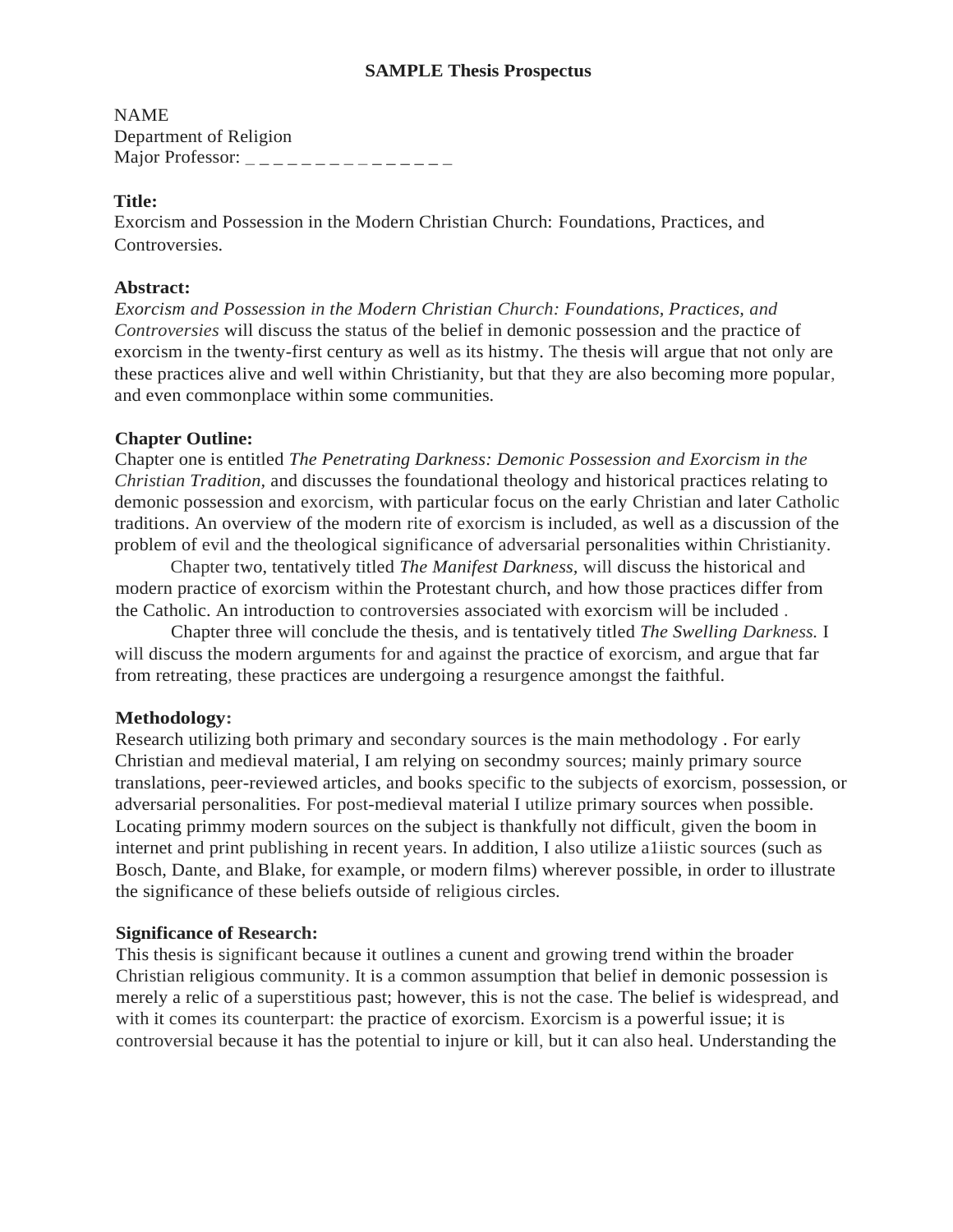subtle theological nuances of the problem of evil, and how they lead to belief in possession, and how that belief in turn leads to a practical exorcism, is critical for understanding how this belief is spreading, as well as the ramifications of thatspread.

#### **Preliminary Bibliography:**

- Albinus, Lars. "The Greek *daimon* Between Mythos and Logos." In *Die Daimonen/Demons,*  edited by A1min Lange, Hermann Lichtenberger, and K.F. Diethard Romheld, 425-446. Tubingen, Germany, 2003.
- Amo1th, Gabriel. *An Exorcist: More Stories.* San Francisco: Ignatius Press, 2002.
- Amo1th, Gabriele. *An Exorcist Tells His Story.* San Francisco: Ignatius Press, 1999.
- Bamberger, Bernard. *Fallen Angels: Soldiers of Satan's Realm.* Philadelphia: The Jewish Publication Society, 1952.
- Brandreth, Gyles. "An Interview with the Church's Leading Exorcist." The Sunday Telegraph, October 29, 2000.
- Burton Russell, Jeffrey. *The Devil: Perceptions of Evil From Antiquity to Early Christianity.* New York: Cornell University Press, 1977.
- Burton Russell, Jeffrey. *Lucifer: The Devil in the Middle Ages.* New York: Cornell University Press, 1984
- Bruton Russell, Jeffrey. *Mephistopheles: The Devil in the Modern World.* New York: Cornell University Press, 1986.
- Bruton Russell, Jeffrey. *Satan: The Early Christian Tradition.* New York: Cornell University Press, 1981.
- Coogan, Michael D., ed. *The New Oxford Annotated Bible.* New York: Oxford University Press. 2001.
- Craffert, Pieter F. "Crossan's Historical Jesus as Healer, Exorcist and Miracle Worker." *Religion & Theology* 10, no. 3-4 (2003): 243-266. *ATLA Religion Database .*
- De La Torre, Miguel, and Albert Hernandez. *The Quest for the Historical Satan.* Minneapolis: F01tress Press, 1989.
- Ehlman, Bart. *The New Testament: A Historical Introduction to the Early Christian Writings.* Oxford: Oxford University Press, 2004.
- Fortea, Fr. Jose Antonio. *Interview With an Exorcist: An Insider's Look at the Devil, Demonic Possession, and the Path to Deliverance.* Pennsylvania: Ascension Press, 2006.
- Gonzalez, Justo L. *A History of Christian Thought: From the Protestant Reformation to the Twentieth Century.* Nashville: Abingdon Press, 1975.
- Hoelzel, Alfred. " Faust and the Fall." *Studies In Philology* 82, no. 3 (June 1, 1985): 315-331. *ATLA Religion Database.*
- Jones, Lindsay., ed. *Encyclopedia of Religion.* Detroit: Macmillan Reference USA. 2005.
- Keck, David. *Angels and Angelology in the Middle Ages.* Oxford: Oxford University Press, 1998.
- Kiely, David, and Cht·istina McKenna. *The Dark Sacrament: True Stories of Modern-Day Demon Possession and Exorcism.* New York: Harper C.ollins, 2007.
- Krey, Peter D.S., Philip D.W. Krey, eds. *Luther's Spirituality.* New York: Paulist Press, 2007.
- Malia, Linda. "A Fresh Look at a Remarkable Document: Exorcism: The Report of a Commission Convened by the Bishop of Exeter." *Anglican Theological Review* 83, no. 1 (2000): 65-88. *ATLA Religion Database.*
- Martin, Malachi. *Hostage to the Devil.* San Francisco: Harper San Francisco, 1976.